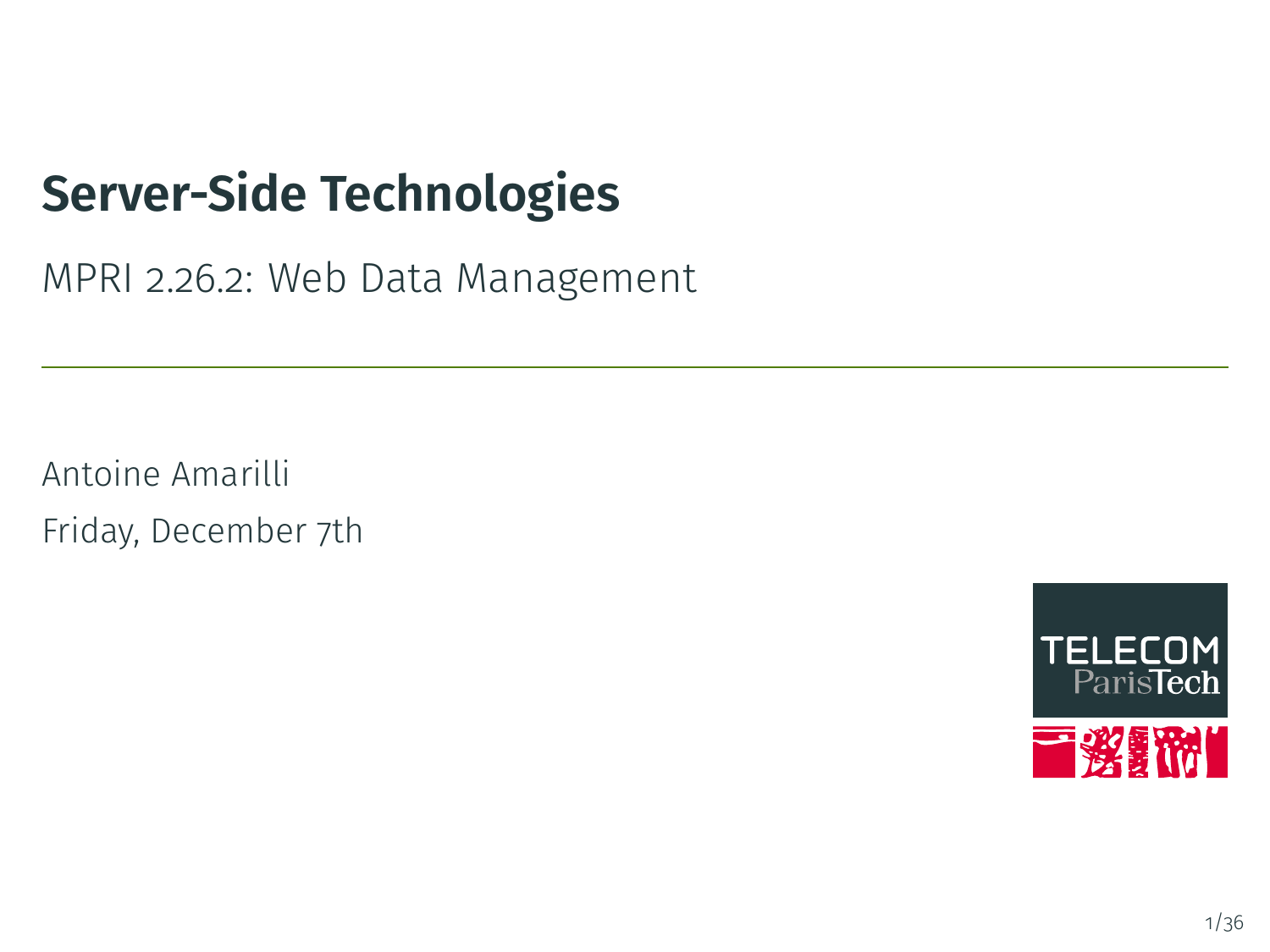<span id="page-1-0"></span>Handle the query (simple case) or route it to another program (complex case)

**Apache** Free and open-source, released in 1995

- **IIS** Provided with Windows, proprietary
- **nginx** High performance, free and open-source (but commercial Plus version), released in 2002
	- **GWS** Google Web Server, internal
- **lighttpd** Lightweight alternative to Apache
	- **Caddy** Supports HTTP/2 and HTTPS, released in 2015
	- **Others** Rare, experimental, embedded systems...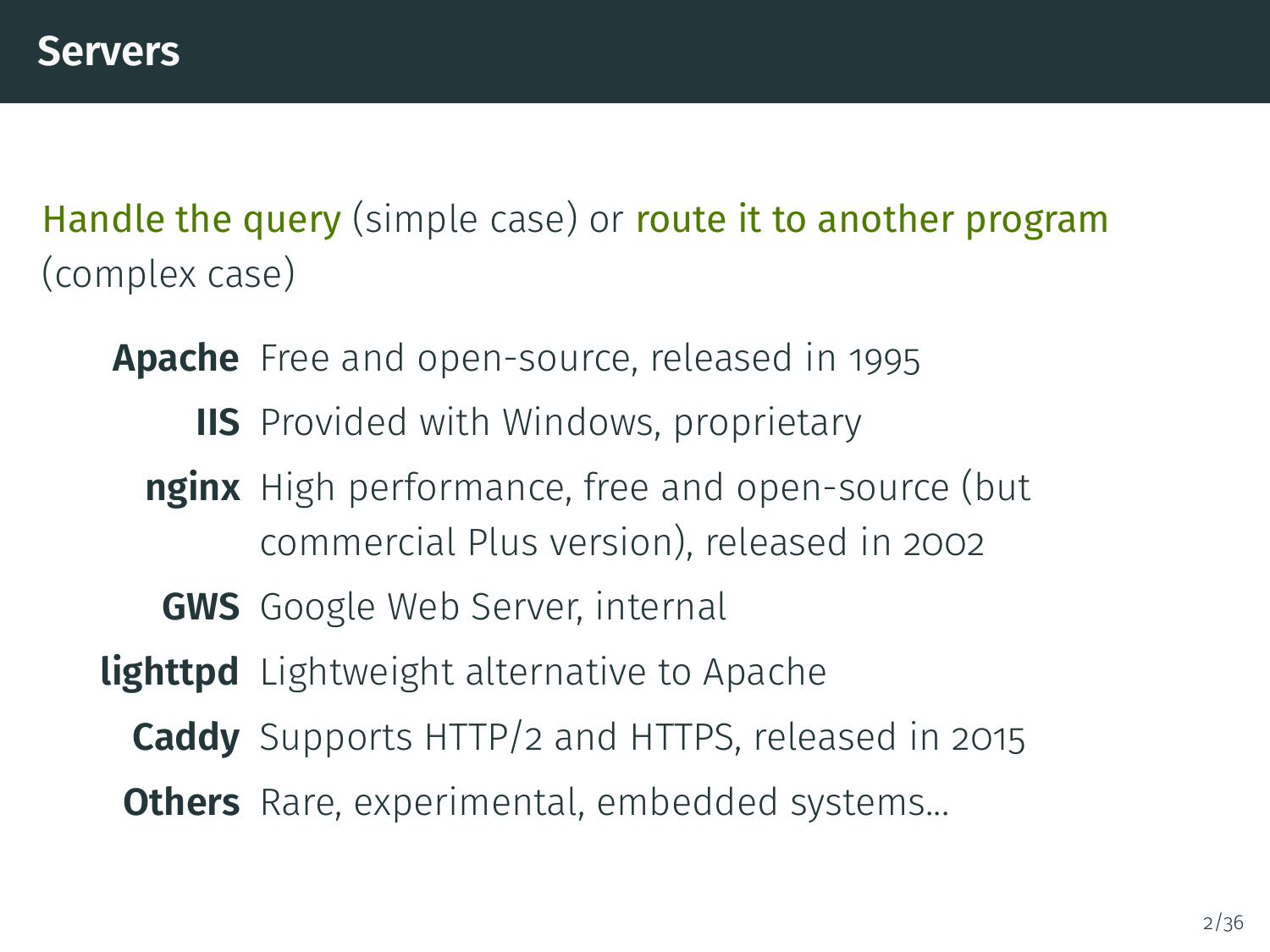#### Usage share of web servers

<span id="page-2-0"></span>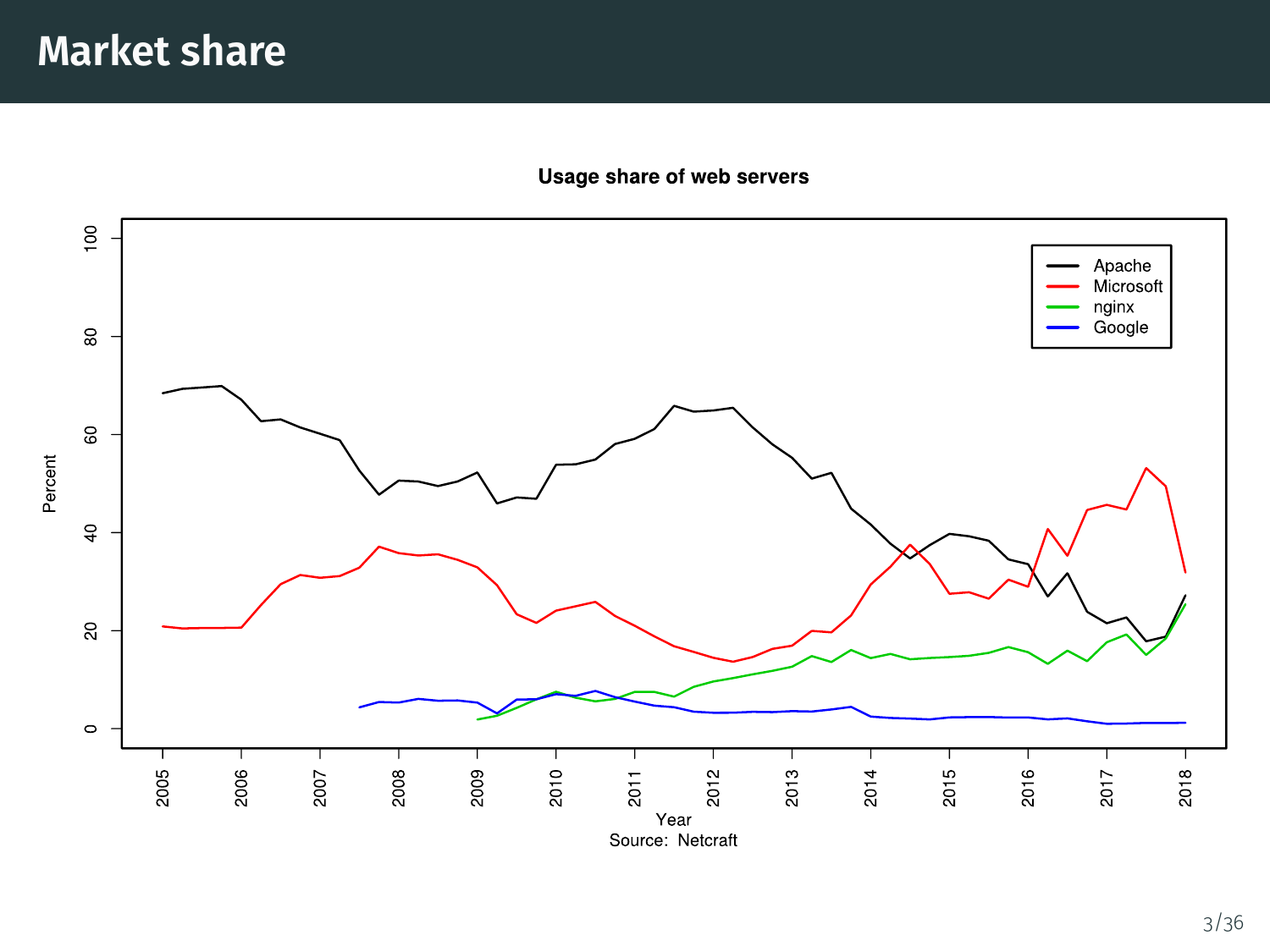- Each resource is stored in a **file** on disk:
	- $\rightarrow$  /var/www/page.html, /var/www/style.css...
- Pages are organized as a **hierarchy** of folders
- $\cdot$  The requested **paths** correspond to the folders
	- $\rightarrow$  GET /a/b.html corresponds to /var/www/a/b.html
- $\cdot$  If a **directory** is queried:
	- Serve index.html if it exists
	- Otherwise, serve a **list** of the files in the folder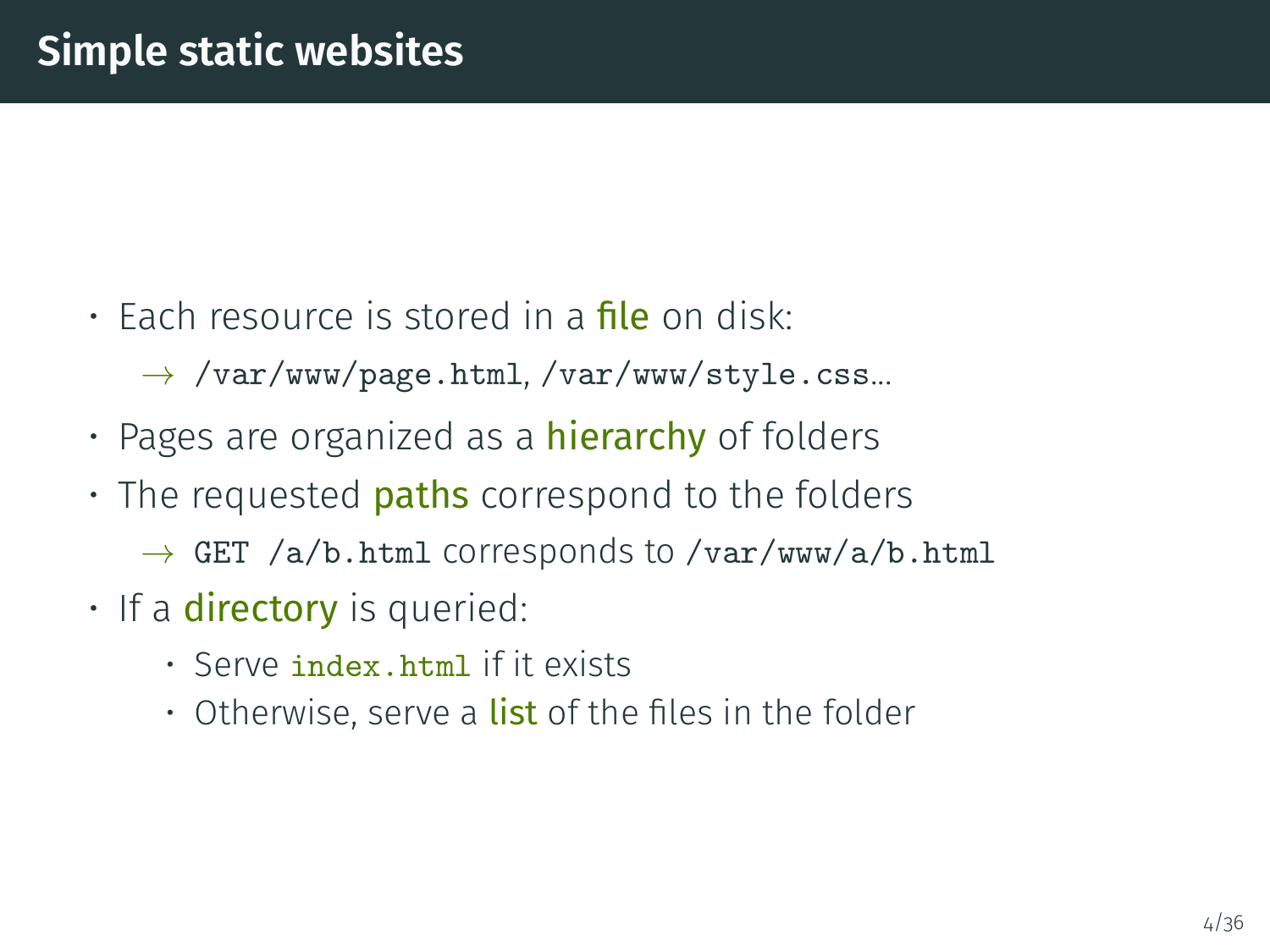- Parameter Apache (and other servers) with .htaccess files:
	- deny from all to block clients from accessing a directory
	- HTTP Basic authentication
- URL rewriting:
	- RewriteRule (.\*\.png) /images/\$1
- Server Side Includes:
	- <!–#include virtual="/footer.html" –>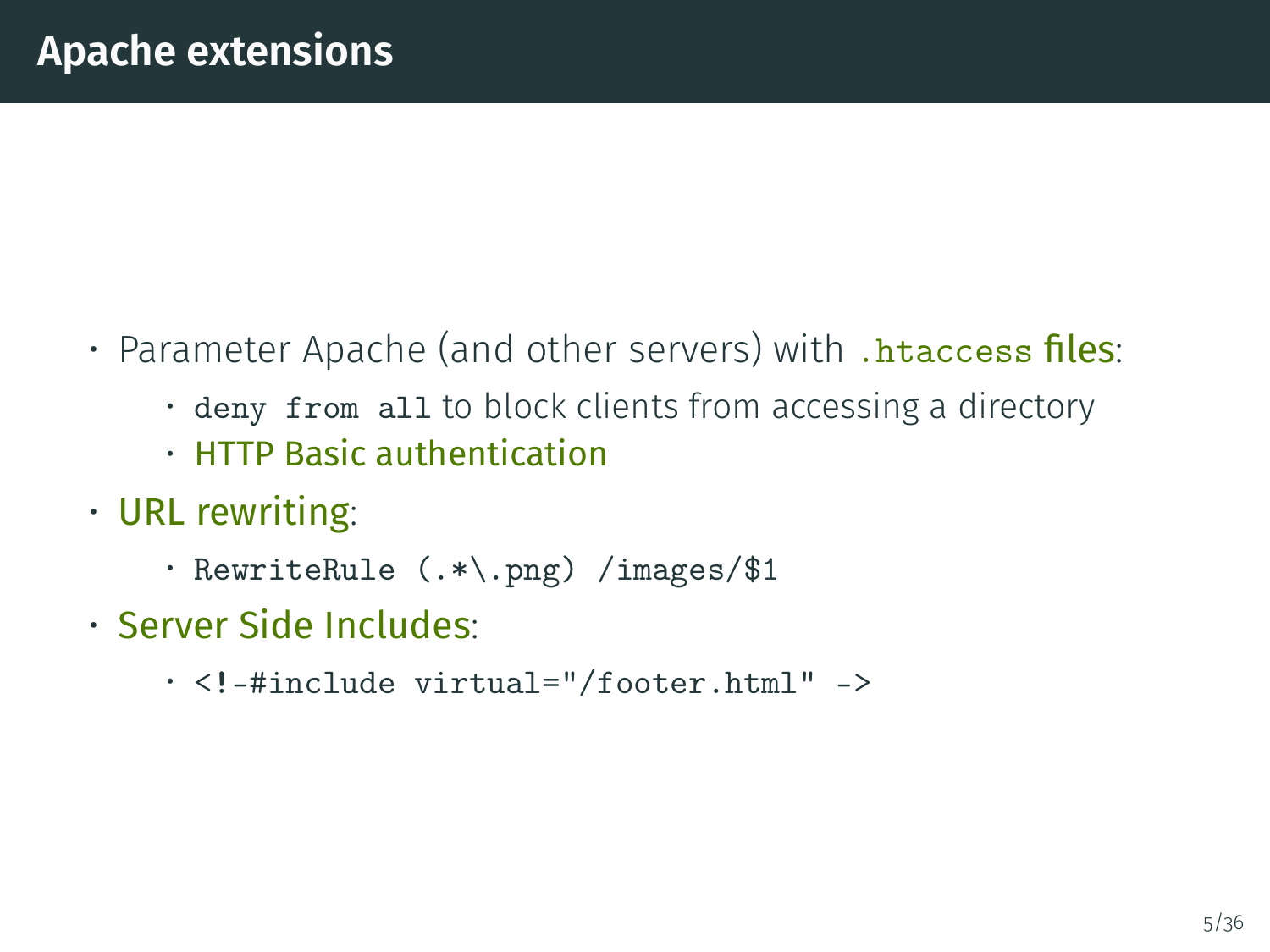Traditional Web servers log queries (NCSA common log format):

- IP address of the client
- Date and time
- $\cdot$  First line of the HTTP query (includes the path)
- HTTP status code
- Size of the response
- Often: User-Agent and Referer

```
208.115.113.88 - - [22/Jan/2012:06:27:00 +0100]
"GET /robots.txt HTTP/1.1" 404 266 "-"
"Mozilla/5.0 (compatible; Ezooms/1.0; ezooms.bot@gmail.com)"
```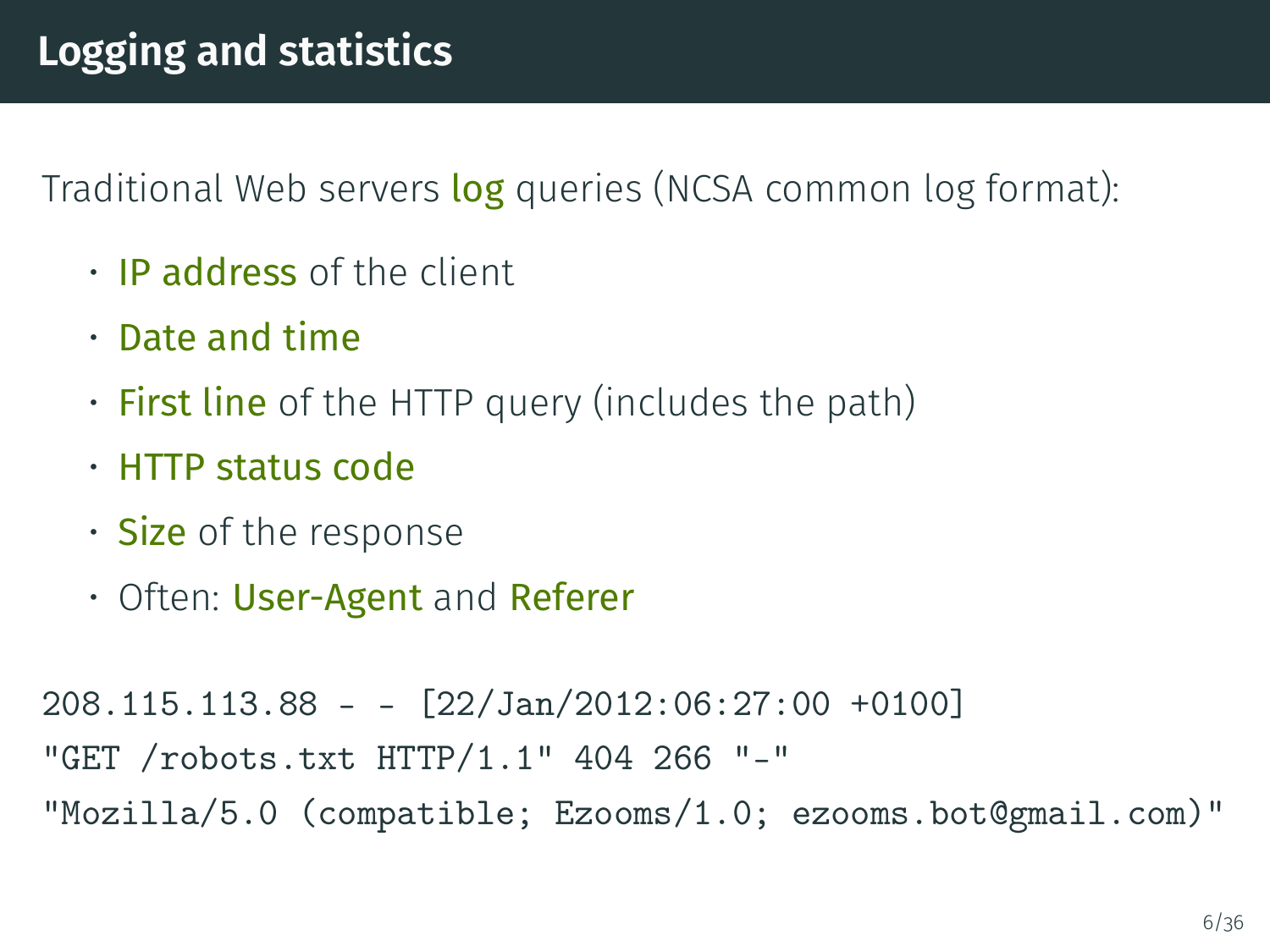- Most visited web pages
- Number of *unique* visitors
- Time spent on website and paths (but complicated by tabs)
- Browser market share, most common bots
- $\cdot$  Geographical origin of visitors (IP)
- $\cdot$  Links to the website, search engine terms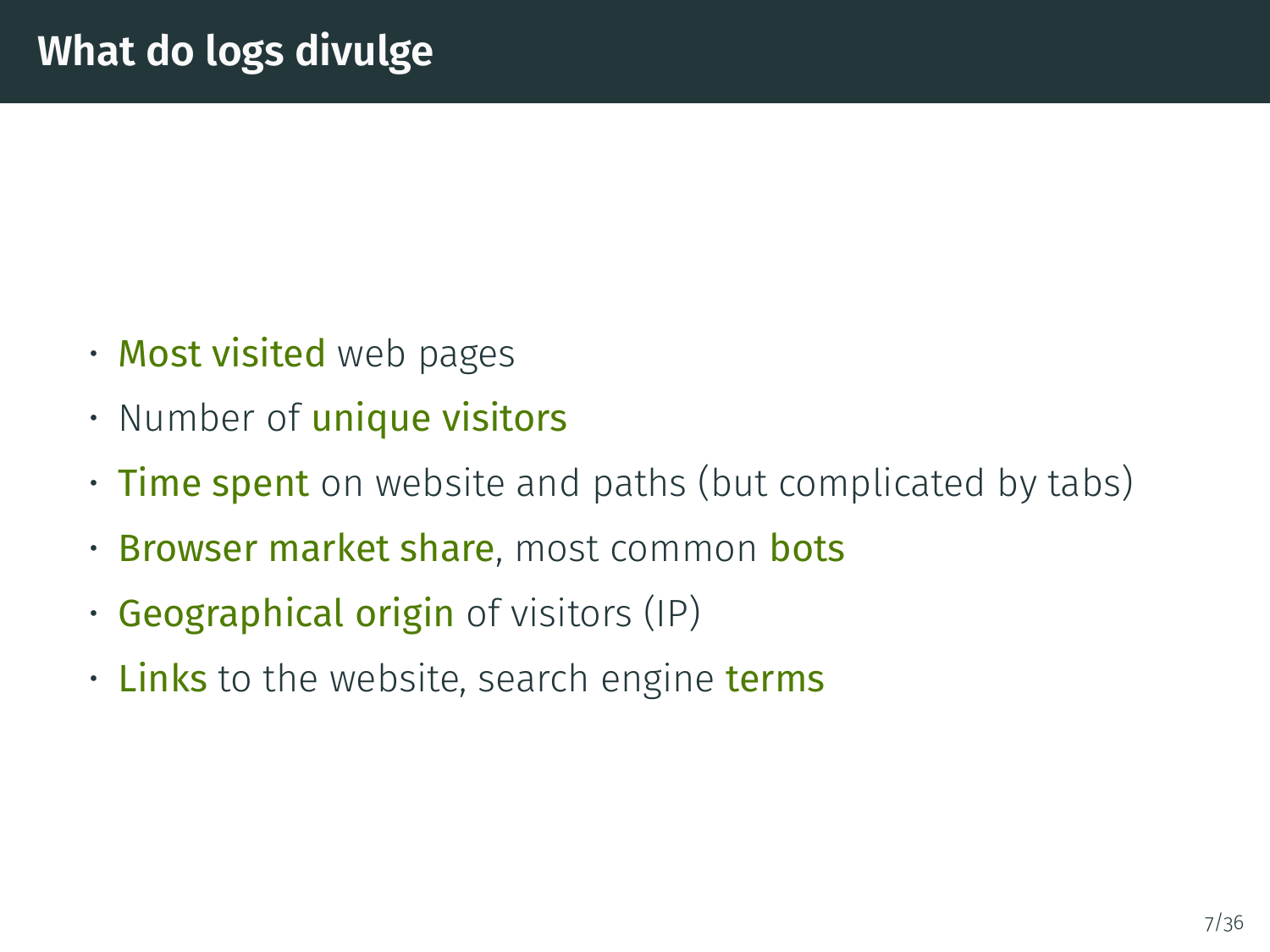- The historical way is to process these logs directly
- Also: PHP scripts that will do their own logging (e.g., **Matomo**)
- Also: Javascript analytics, e.g., Google Analytics
- Also: third-party info, e.g., **Google Search Console**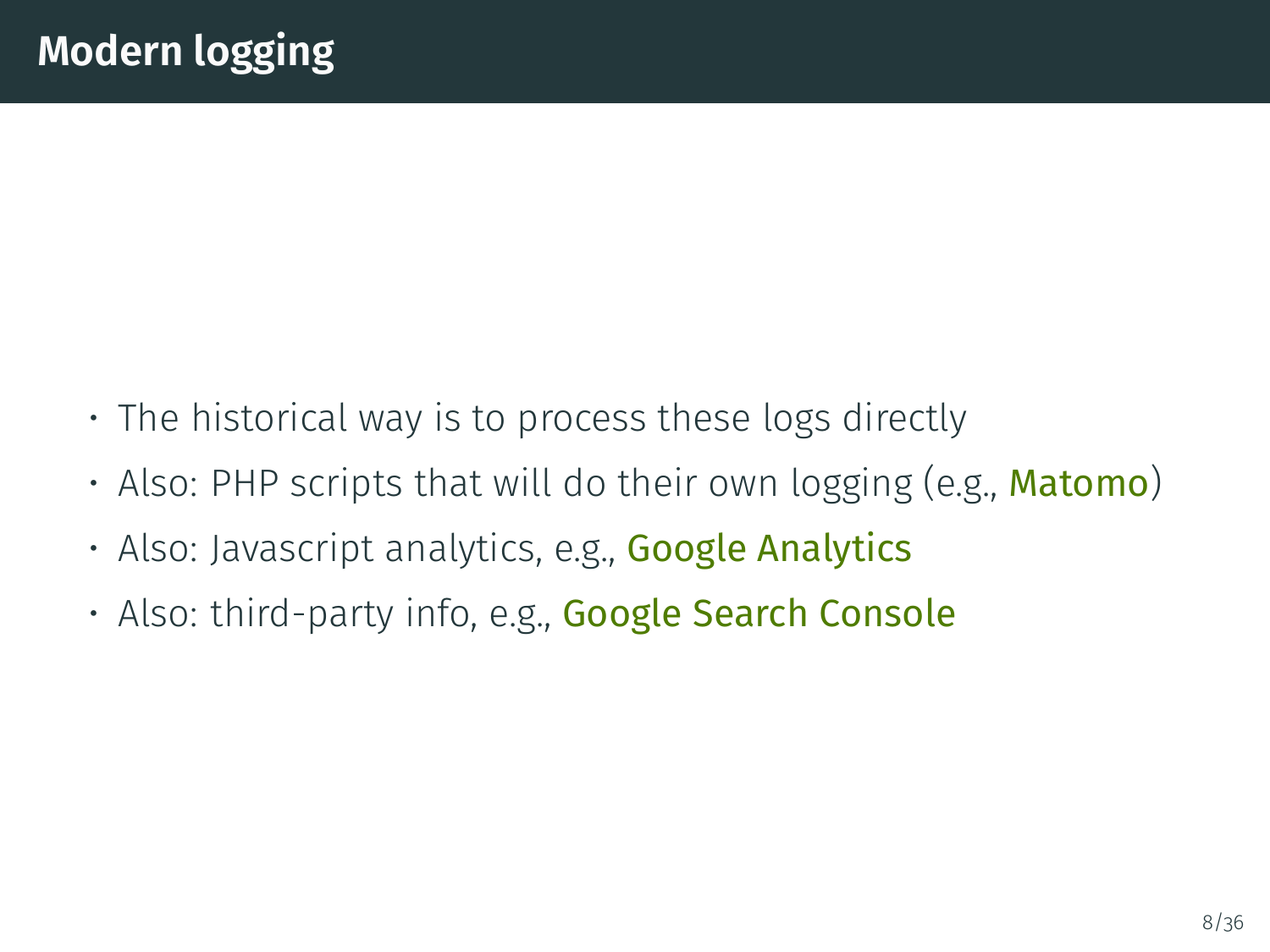<span id="page-8-0"></span>[Web servers](#page-1-0)

[Server-side languages](#page-8-0)

[Frameworks](#page-14-0)

[Practical aspects](#page-24-0)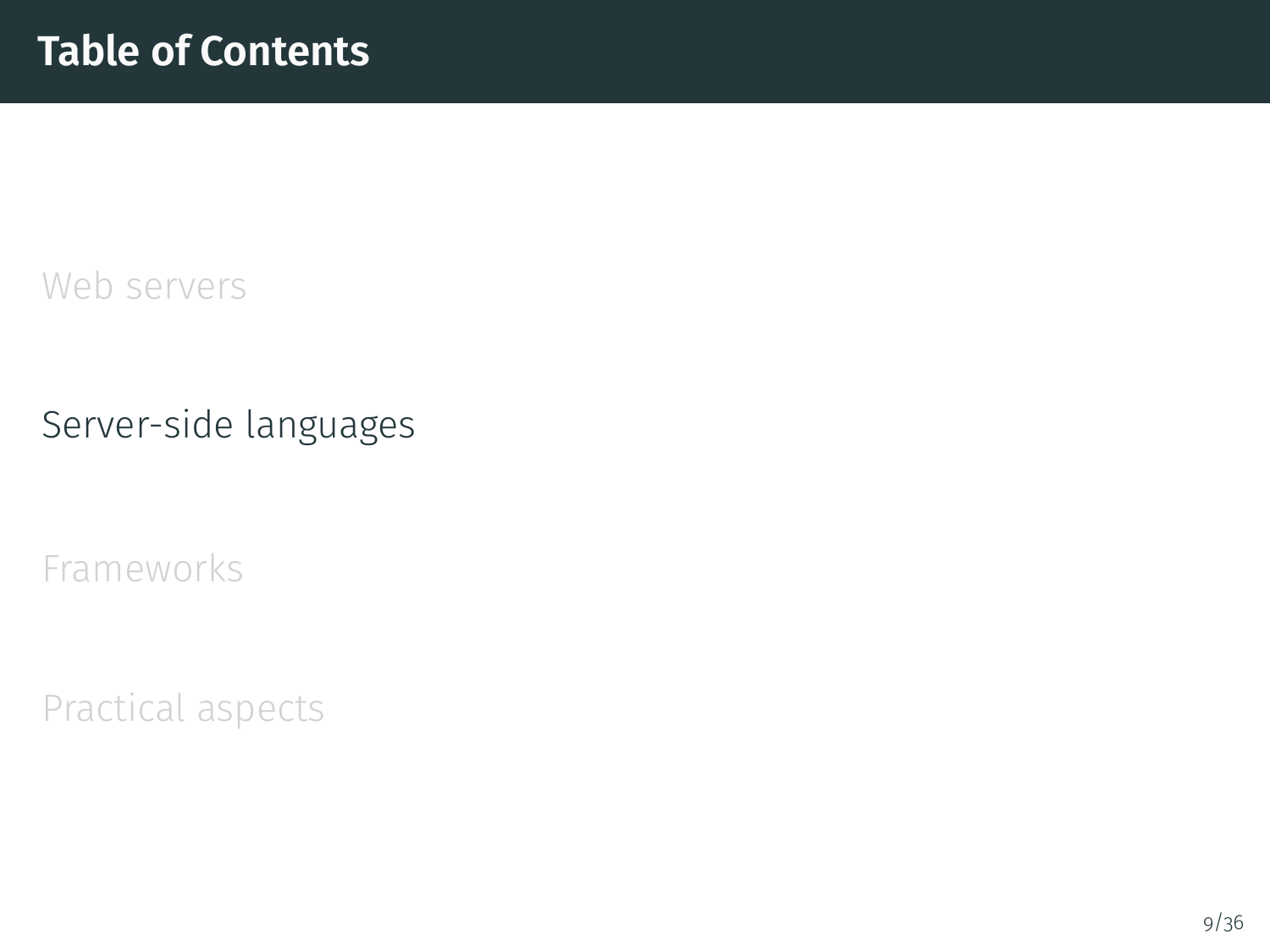- Historical way: the Web server calls an **external program**
- $\cdot$  The program is given the **parameters** of the query
- $\cdot$  The query result is what the program returns
- **Drawback:** it's heavy to create one process per query:
	- $\rightarrow$  **FastCGI** and other such mechanisms, or
	- $\rightarrow$  Integrate the programming language to the server, e.g., PHP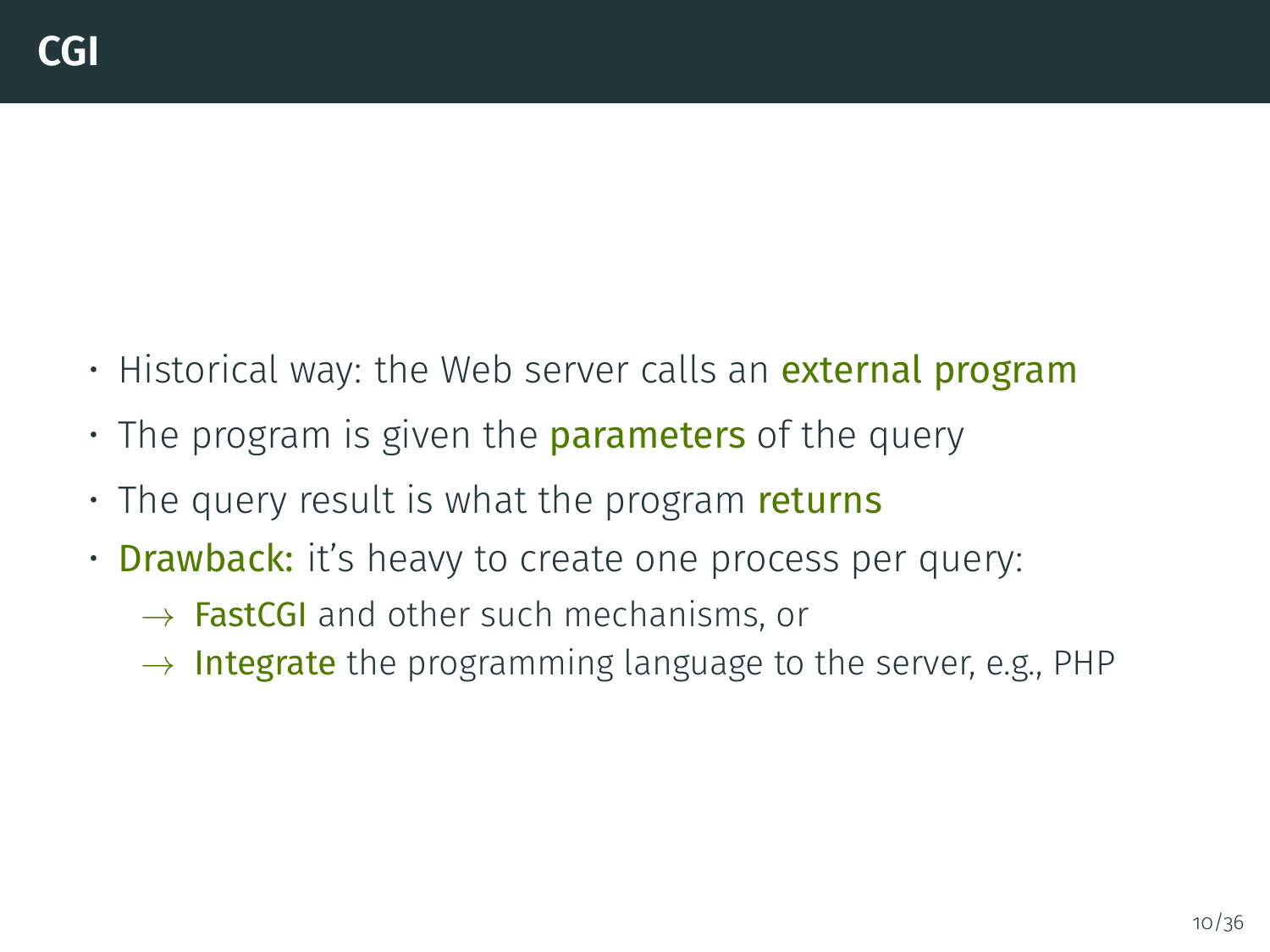- Released in 1995 and used by **hundreds of millions** of websites<sup>1</sup>
- From **dirty hacks** (Personal Home Page) to a **full** language
- Added to HTML pages and run by the server

 $\langle 11 \rangle$ 

```
<?php
  $from = interval($_POST['from'];
  $to = interval($_POST['to']);
  for ($i = $from; $i < $to; $i++) {
    echo "<li>$i</li>";
  }
?>
\langle/ul\rangle
```
1 <https://secure.php.net/usage.php>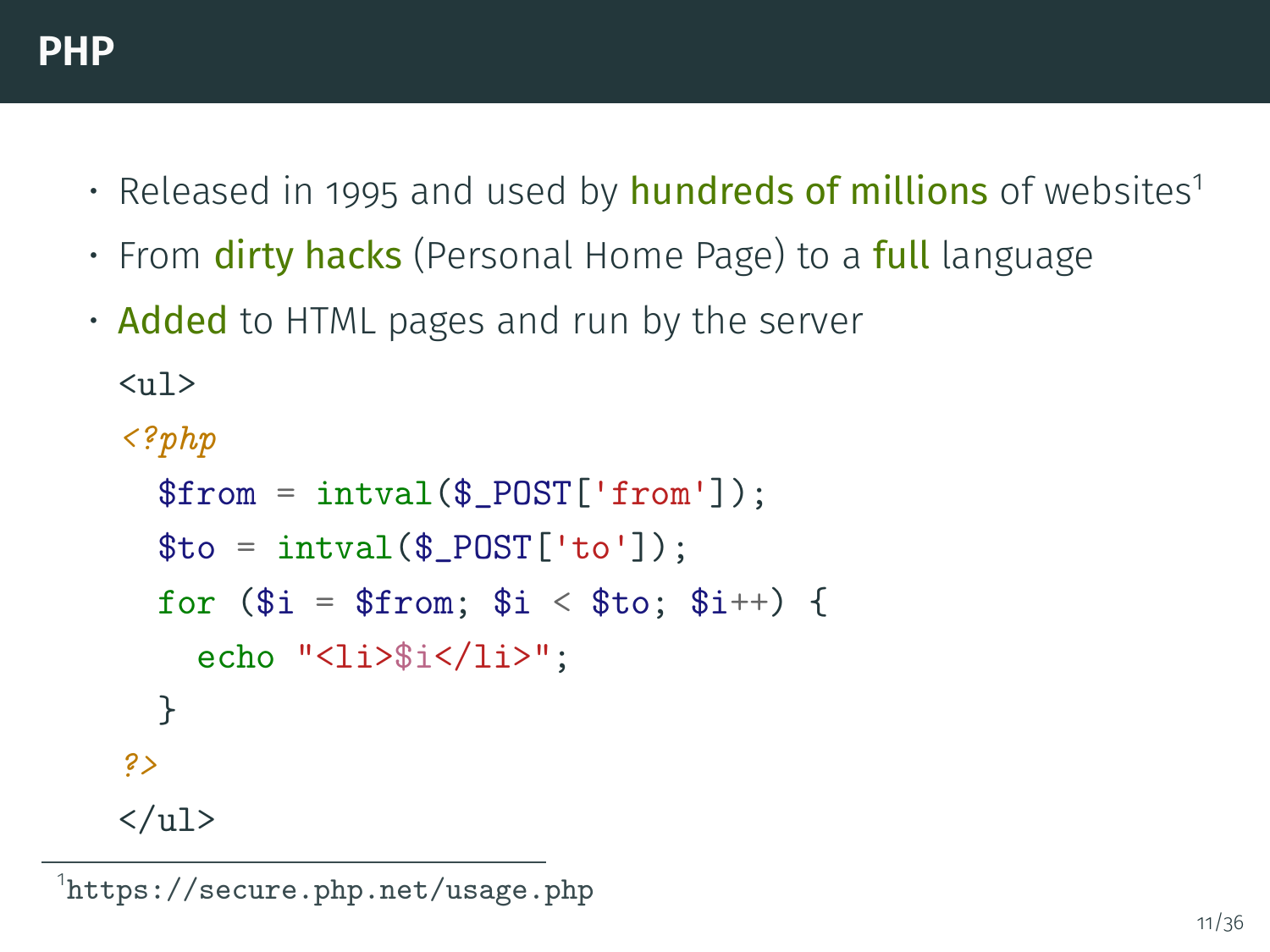- Not initially designed as a **complete** programming language
- Historically encouraged bad **security** practices
	- $\rightarrow$  e.g., making \$\_POST['from'] available as \$from
- Interpreted language so bad performance
	- $\rightarrow$  Now, **virtual machines** with JIT compilation (HHVM by Facebook)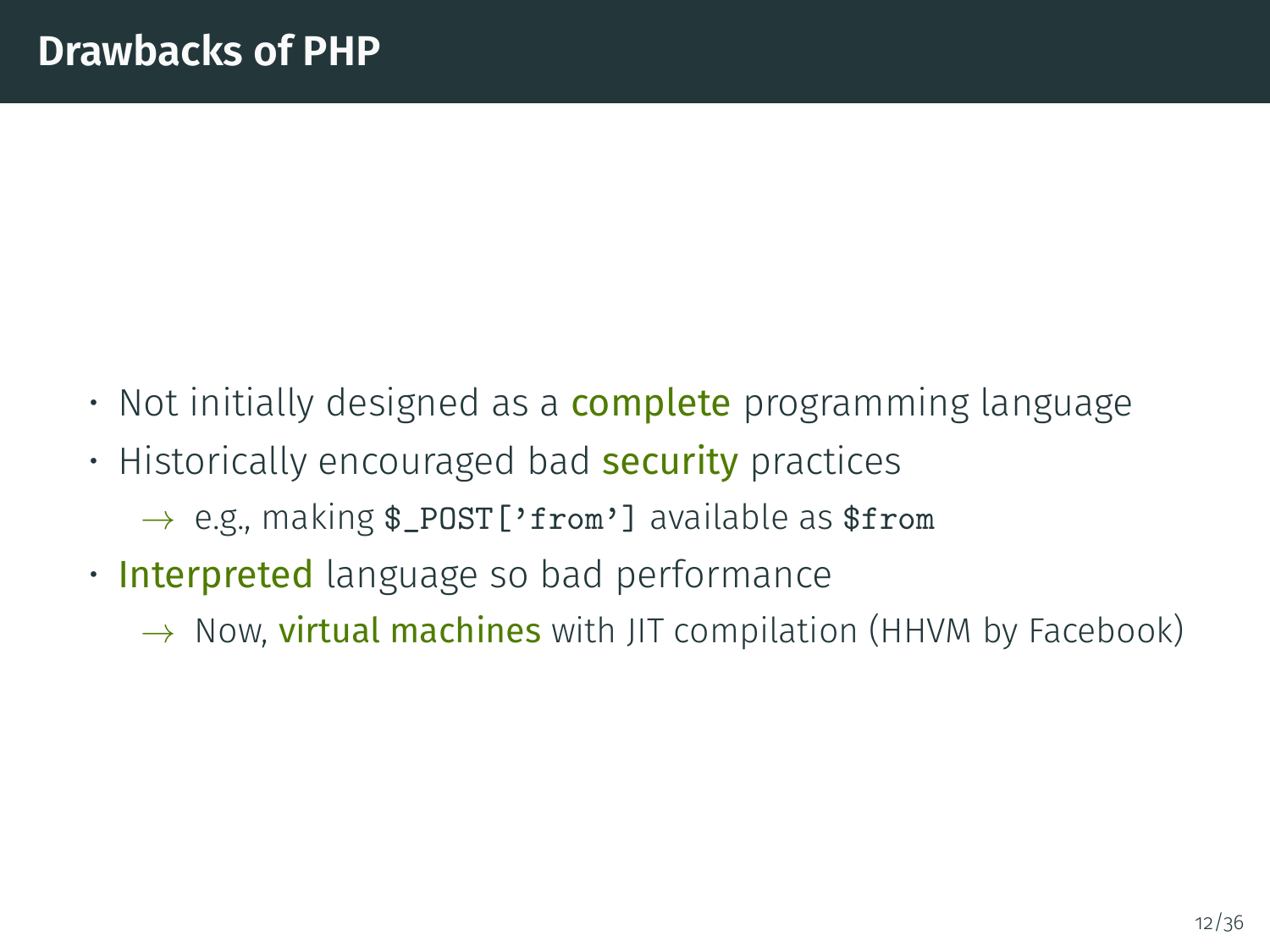**ASP.NET** Microsoft

**ColdFusion** Adobe, commercial and proprietary

**JSP** Integrating Java and a Web server (e.g., Apache Tomcat)

**node.js** Chrome's JavaScript engine (V8) plus a Web server

**Python** Web frameworks: **Django**, CherryPy, Flask

**Ruby** Web frameworks: Ruby on Rails, Sinatra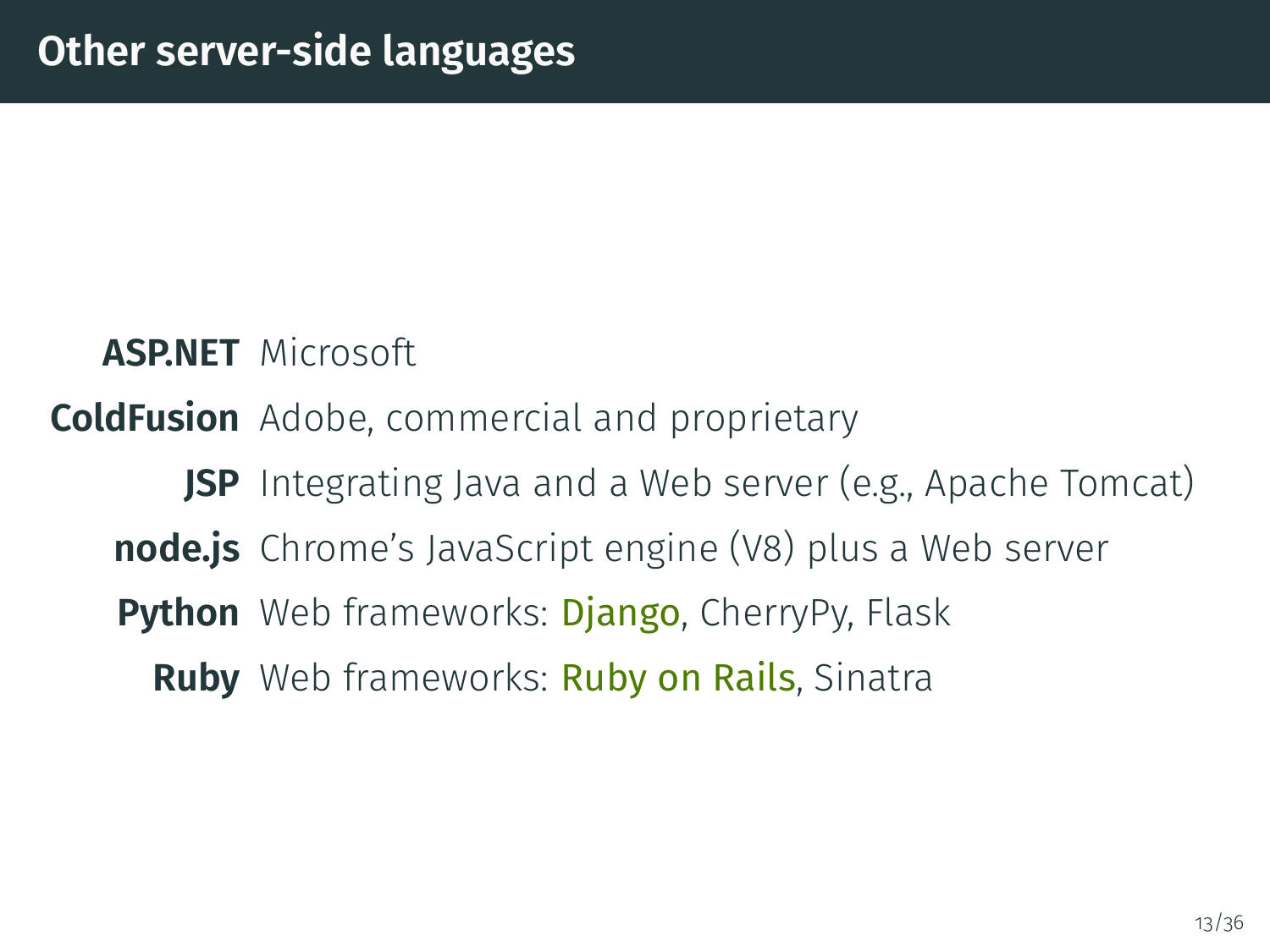- **SQL databases:** MySQL, PostgreSQL, or proprietary solutions
- NoSQL databases (e.g., MongoDB) for documents, graphs, key-value pairs, triples, etc.
- Distributed databases
- $\rightarrow$  See Pierre's class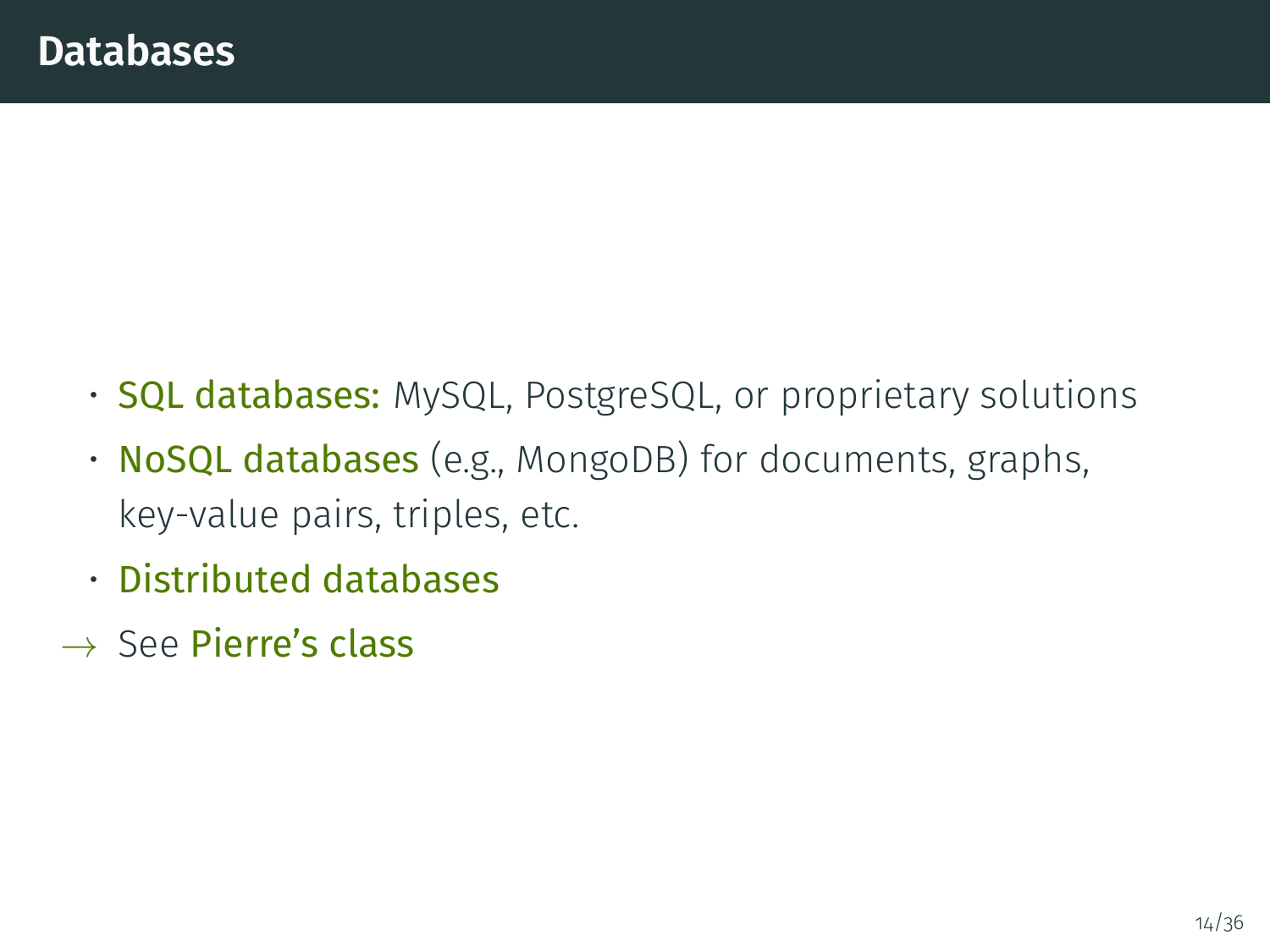<span id="page-14-0"></span>[Web servers](#page-1-0)

[Server-side languages](#page-8-0)

[Frameworks](#page-14-0)

[Practical aspects](#page-24-0)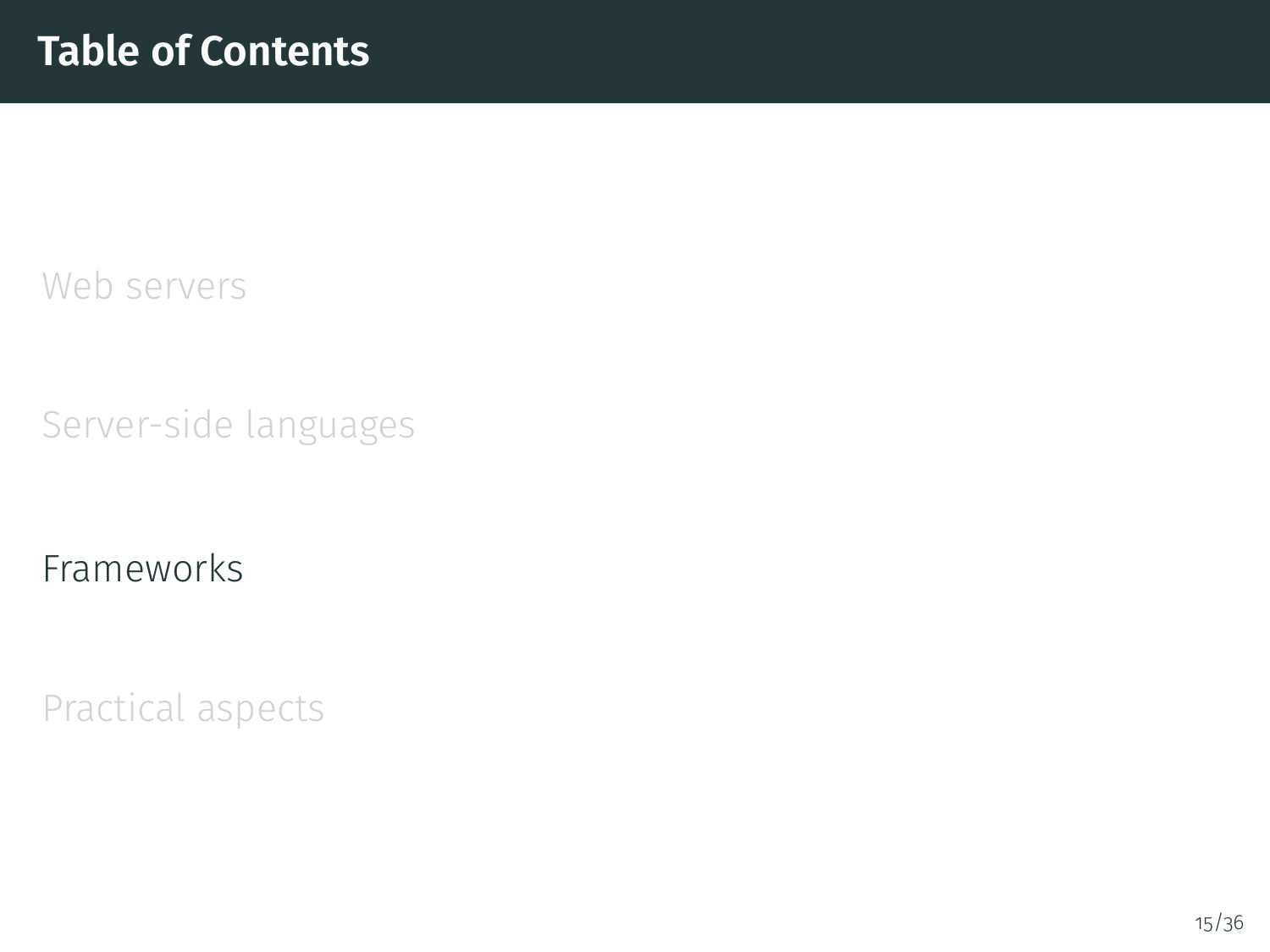- $\cdot$  Set of functions and tools, organized around a language, for Web applications
- AJAX integration, Javascript code generation...
- MVC:

**Model** The structure of application data and how to manipulate it **View** The **presentation** of data seen on the client **Controller** The control of the interaction between the model and the view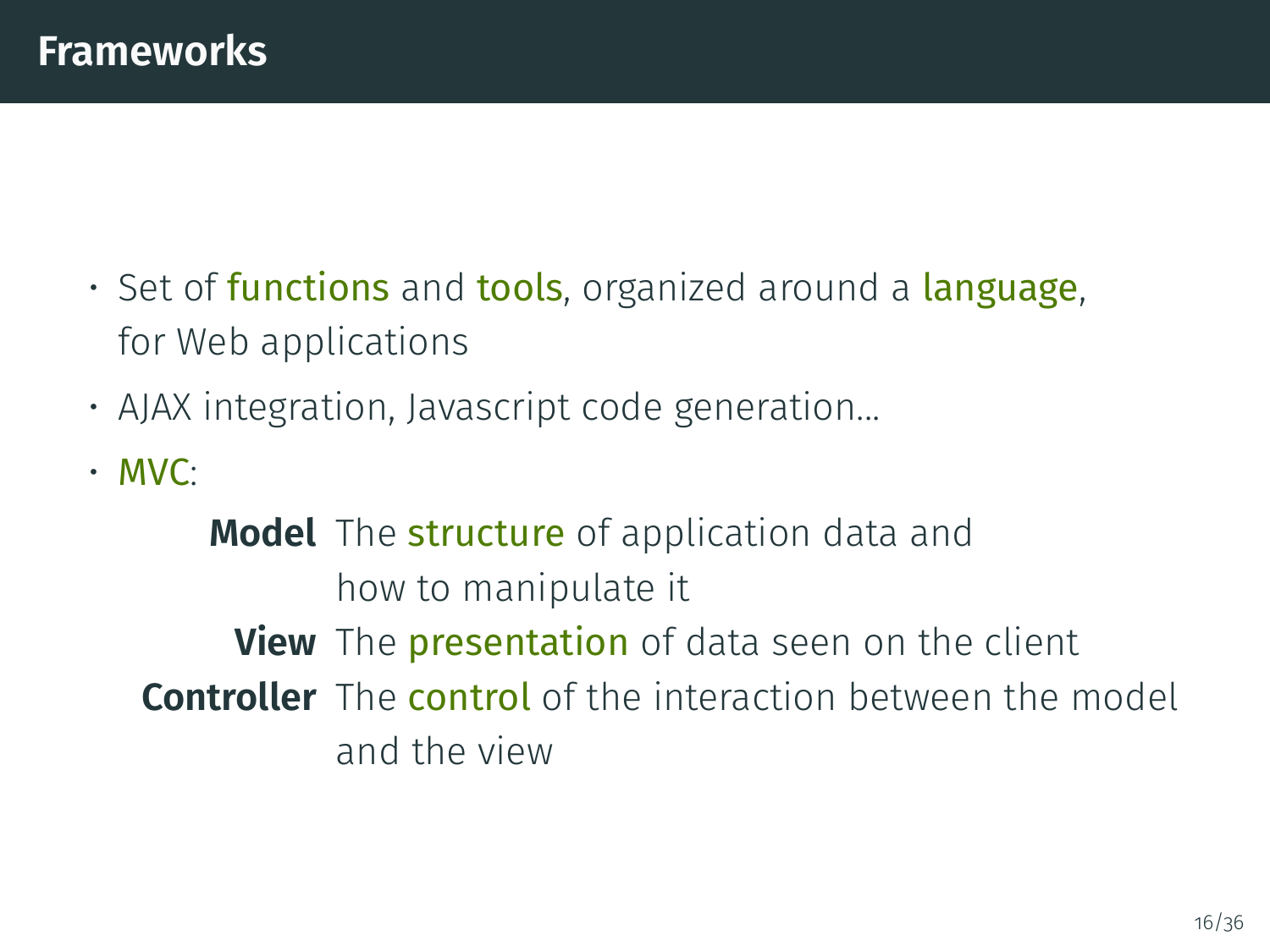- Templates for HTML pages with instantiable fields
- **Example** (with Jinja2), note that it is **procedural** (for):  $\hbox{\mbox{{\small  
Ch1>Results for "}}$  (query }}"</h1>  $\langle u \rangle$

```
{% for object in results %}
     \langleli\rangle<a href="details/{{ object.id }}">
           {{ object.name }}
        </a>
     \langle/li\rangle{% endfor %}
\langle \text{u1} \rangle
```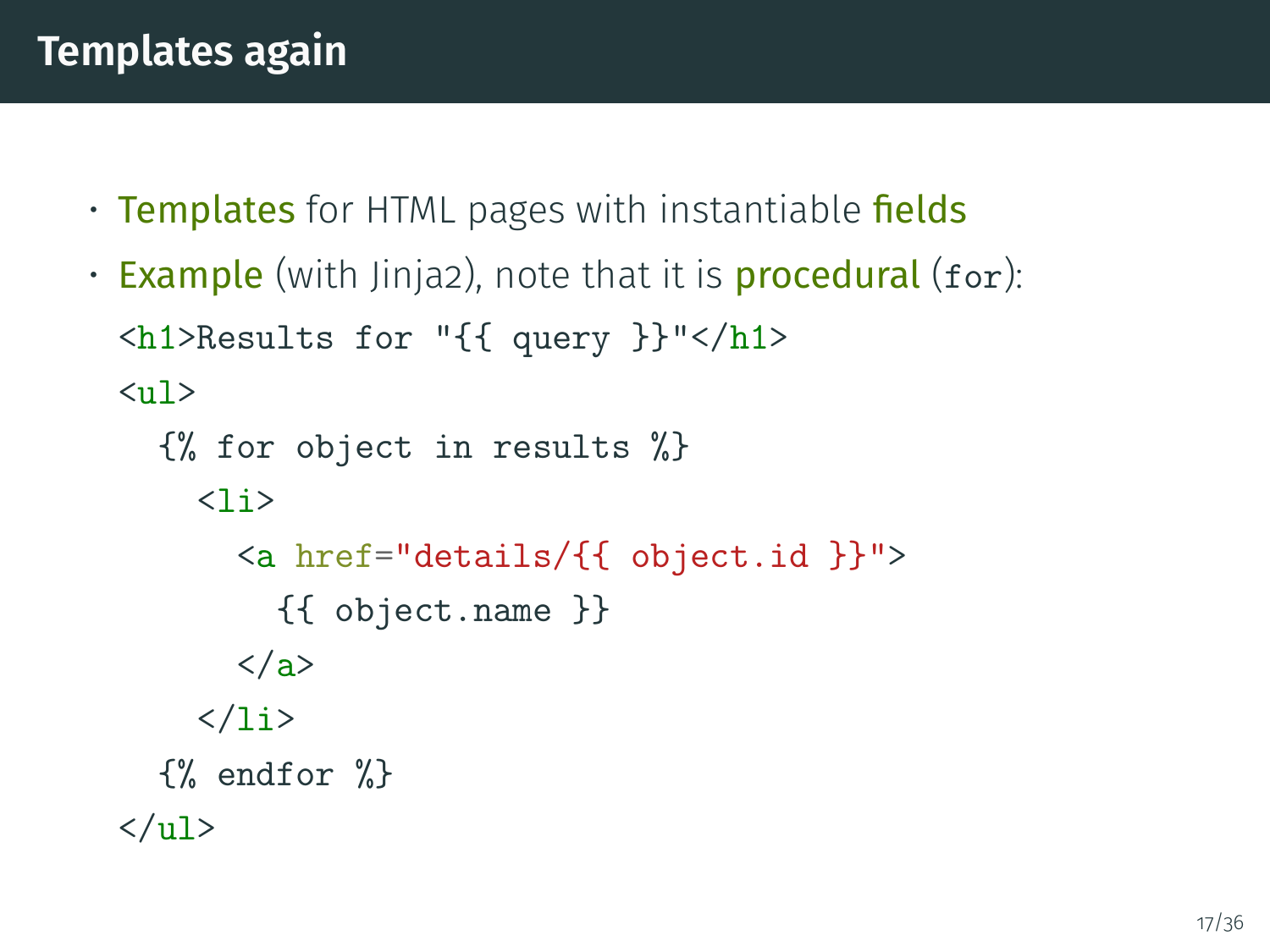# **URL routing**

- Routing depending on the **path** and **method**
- Example (with Flask):

```
@app.route('/')
def index():
  pass # Prepare the index page
```

```
@app.route('/message/<int:message_id>')
def message(message_id):
  pass # Prepare the display of message \langle message_id\rangle
```

```
@app.route('/upload', methods=['POST'])
def upload():
  pass # Manage an upload
```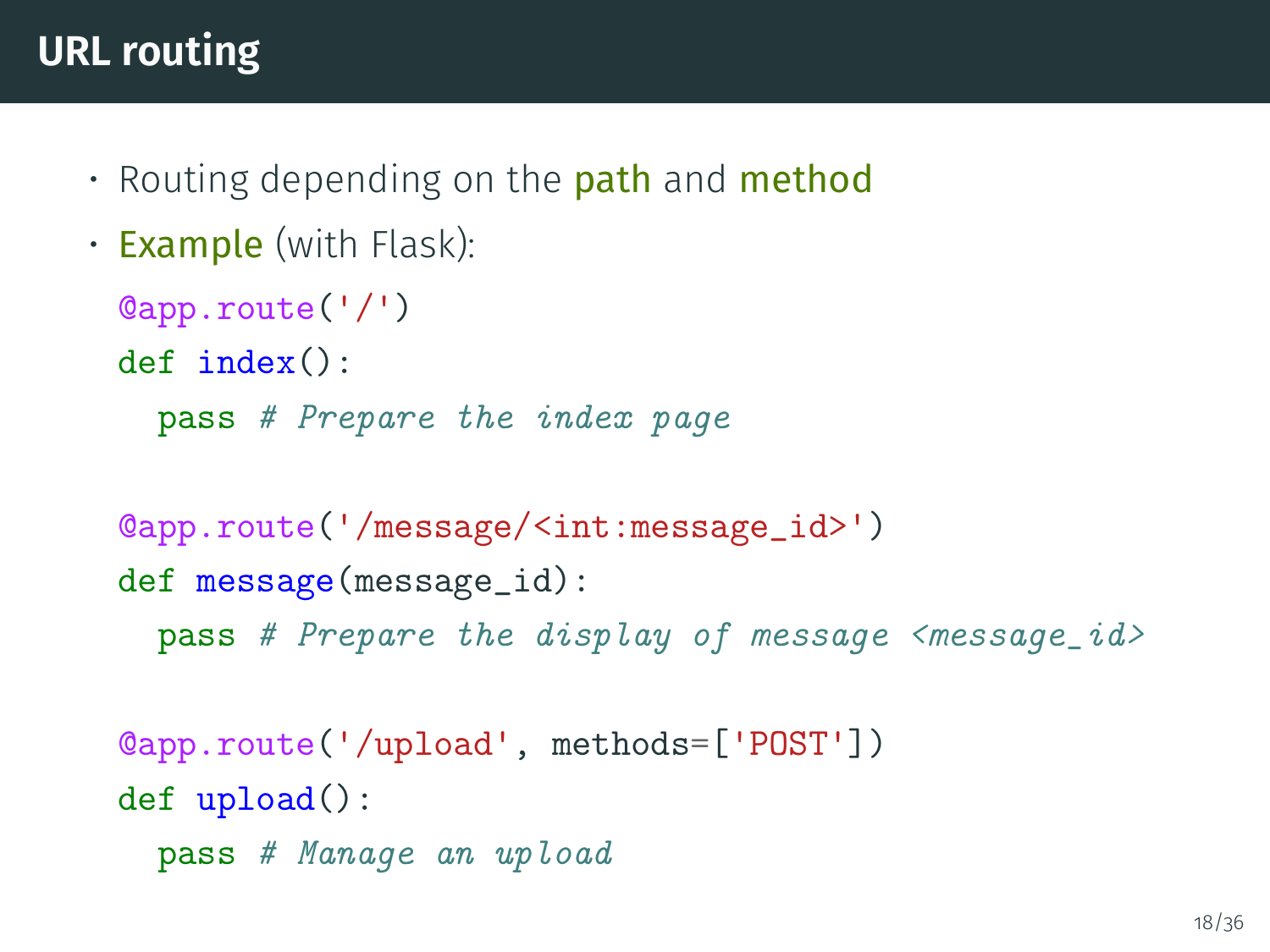- Content Management System
- Allows users to design websites without programming:
	- $\cdot$  Edit pages with a rich text editor or shorthand (Markdown, etc.)
	- File hosting
	- User management
	- Predefined themes
- $\cdot$  Different kinds:

**Wikis** MediaWiki, MoinMoin, PmWiki...

**Forums** phpBB, PunBB, Phorum, vBulletin...

**Blogs** WordPress, Movable Type, Drupal, Blogger...

**QA** (like StackOverflow): Shapado, OSQA, AskBot

**Shops** Magento, PrestaShop...

• Other **hosted services**: Weebly, Wix, etc.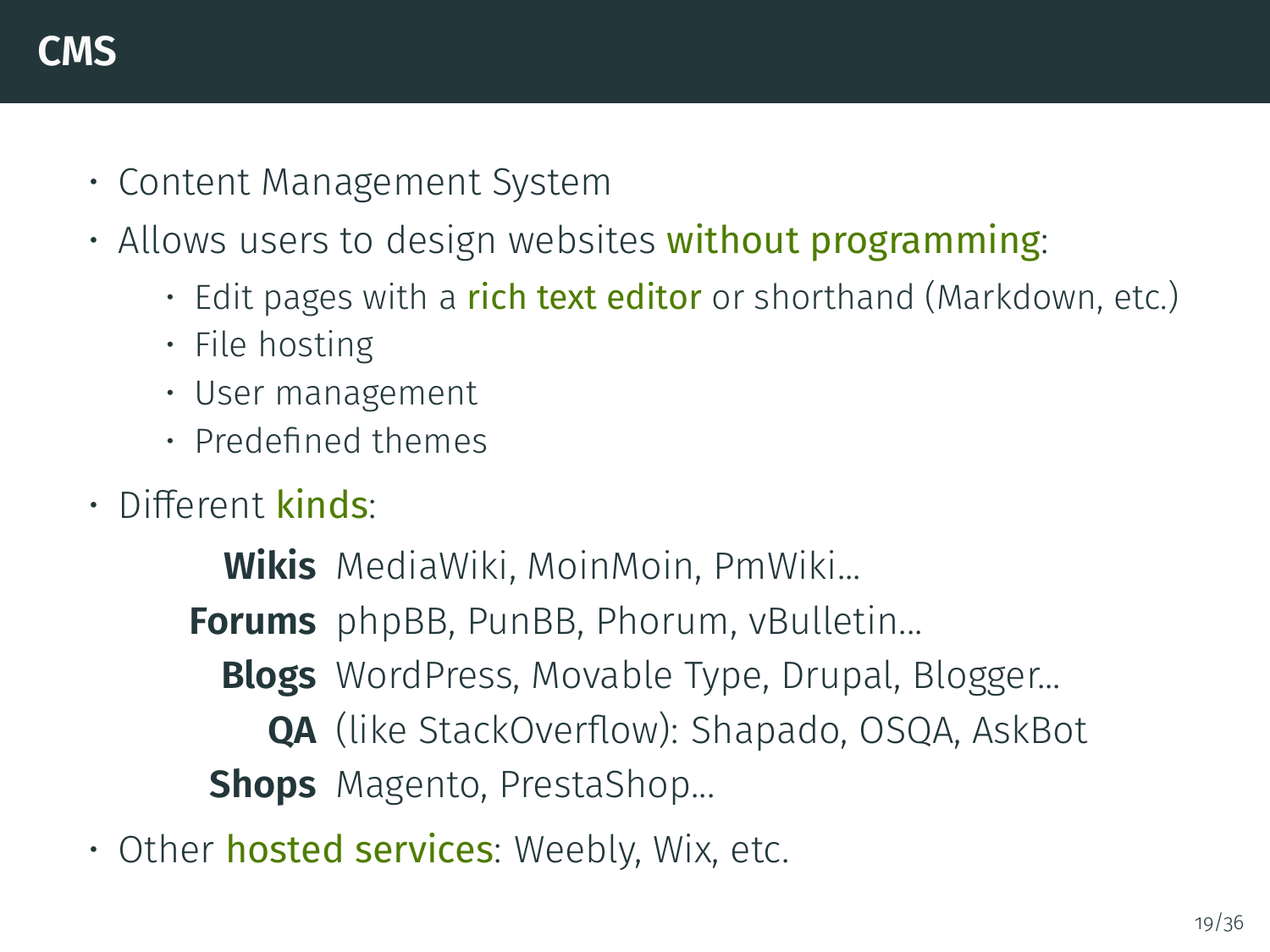#### **Market share**



Websites with each CMS (November 2018); all in PHP or hosted. Source: [https://w3techs.com/technologies/overview/content\\_management/all](https://w3techs.com/technologies/overview/content_management/all)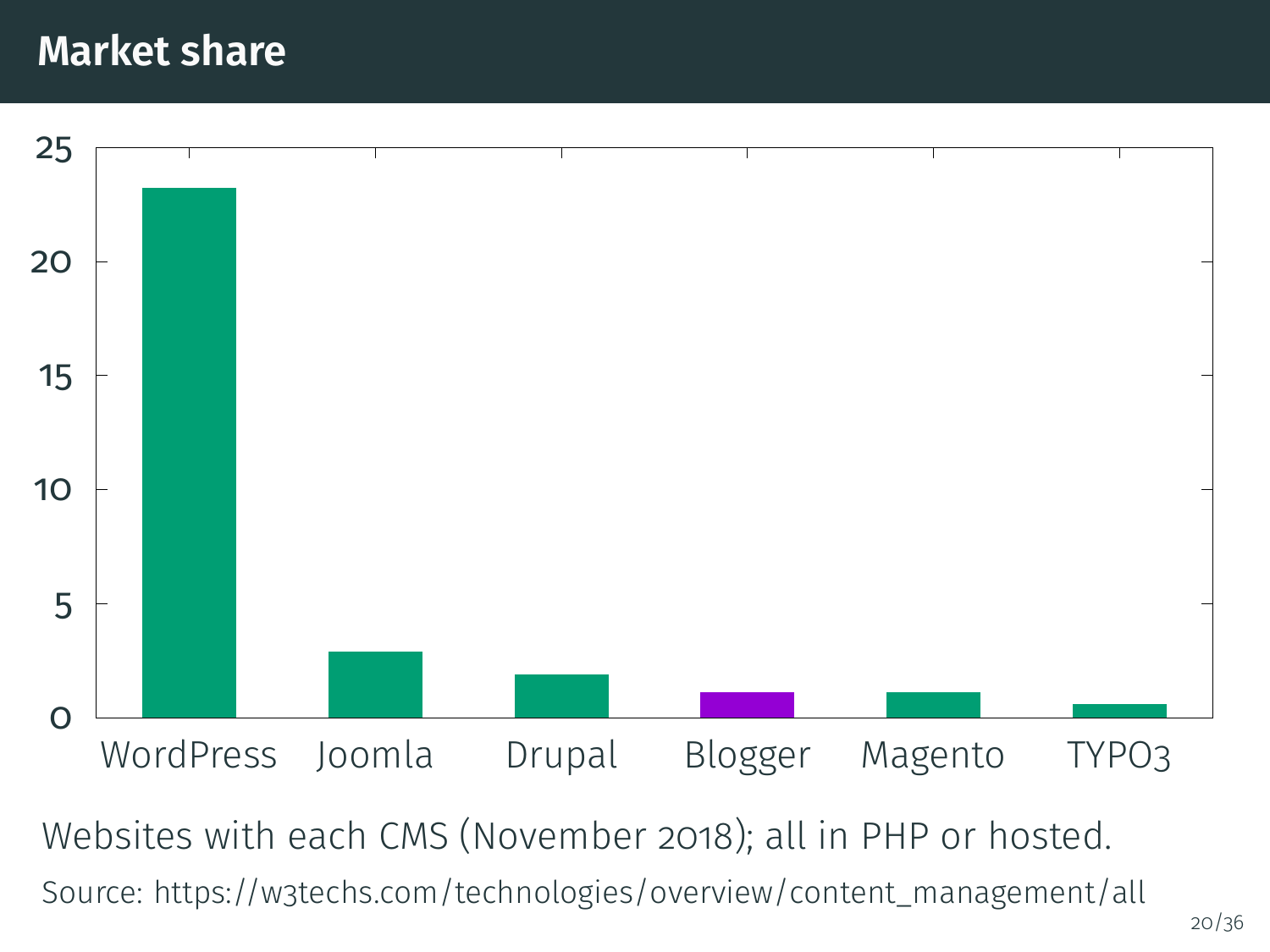# **node.js**

- $\cdot$  The **MEAN** platform:
	- MongoDB (see Pierre's class)
	- **Express.js** (minimal framework for Node.js)
	- Angular
	- Node.js
- Advantage: **Isomorphic JS**: same code on the client and server:
	- $\cdot$  Idea: first run the code on the server to compute the view
	- Then: send the complete Javascript code in background and run it on the client
	- Other **advantages** for code reuse (e.g., validating input)
- Package manager for libraries: npm (or yarn); also bower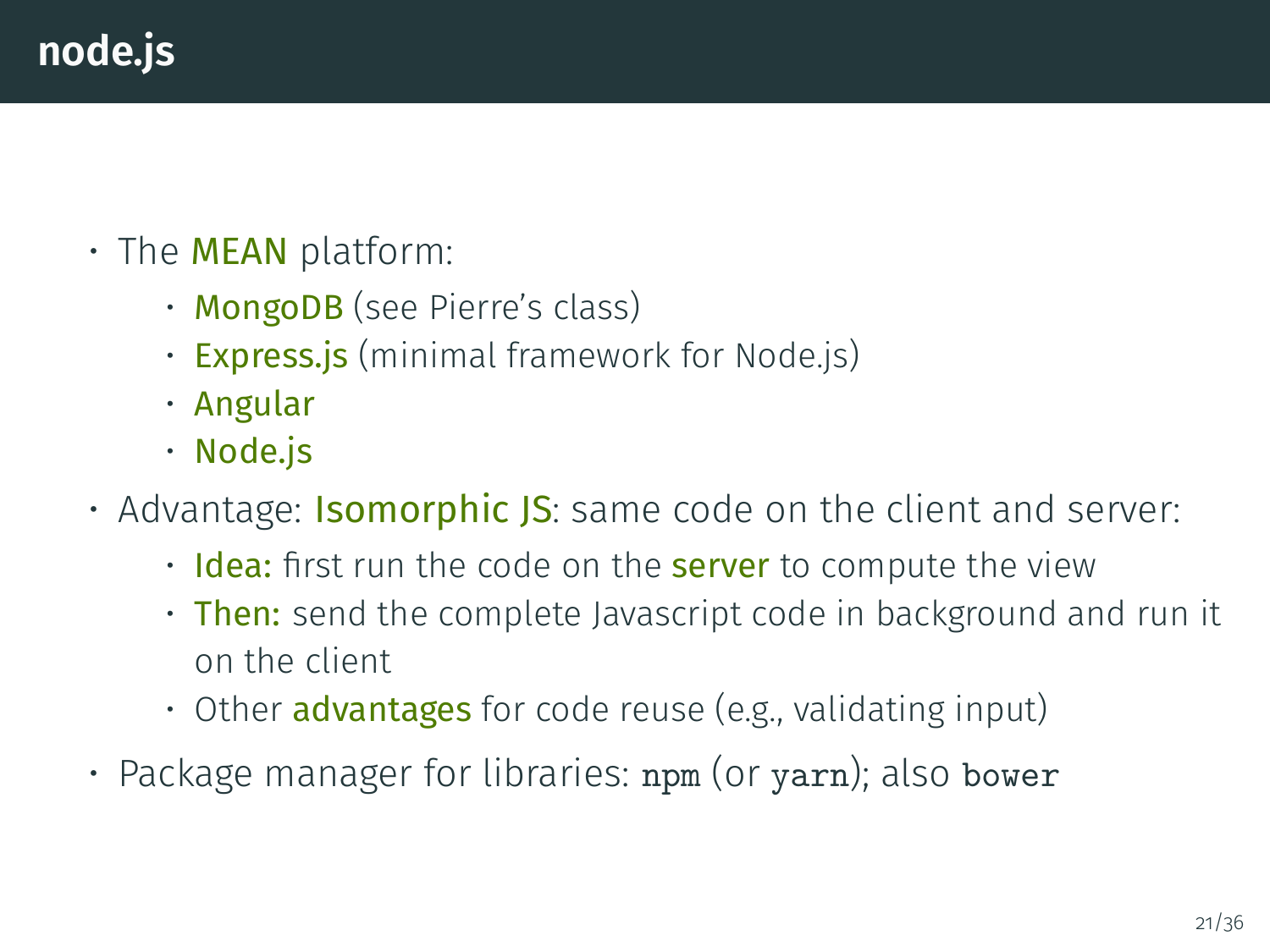- $\cdot$  Integrated solution on top of **node.js**
- Database everywhere: Have a partial cache of the database on the client which is transparently synchronized with the server
	- $\rightarrow$  More efficient and simpler to code
	- $\rightarrow$  Access rules to limit what the client can edit
- Latency compensation: optimistically perform changes on the client and then sync them with the server in the background
- Session and user management
- Various routing libraries: FlowRouter, IronRouter, ...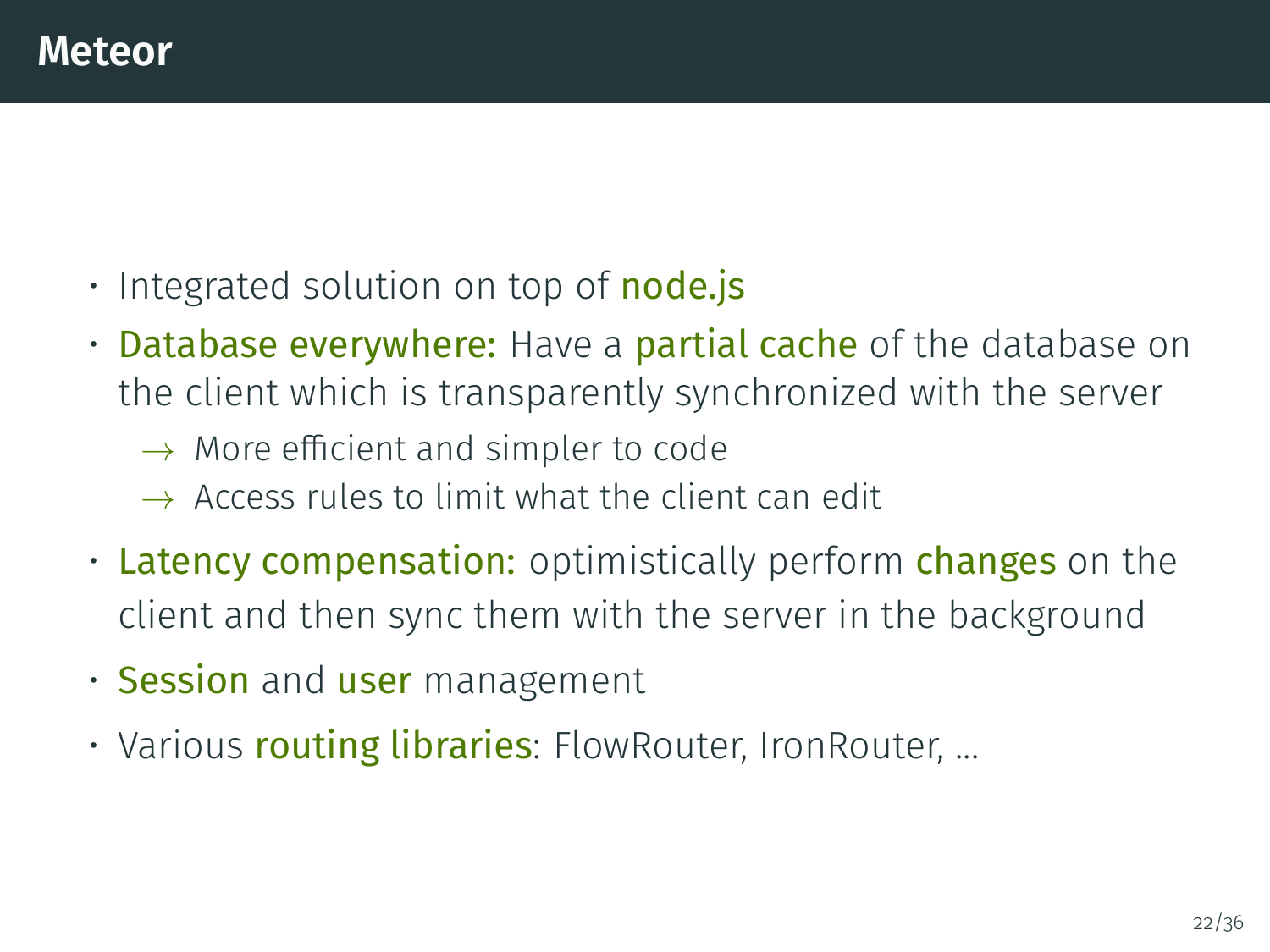- Javascript minification and obfuscation
	- $\rightarrow$  Make it reversible for debugging with **source maps**
- Linting
- Documentation: **JSDoc**, like **Doxygen**
- Packing together code and dependencies: **webpack**
- Elimination of dead code or tree shaking
- Transpiling to other Javascript variants, e.g., **Babel, Google** Closure Tools
- Task running system: **grunt, gulp**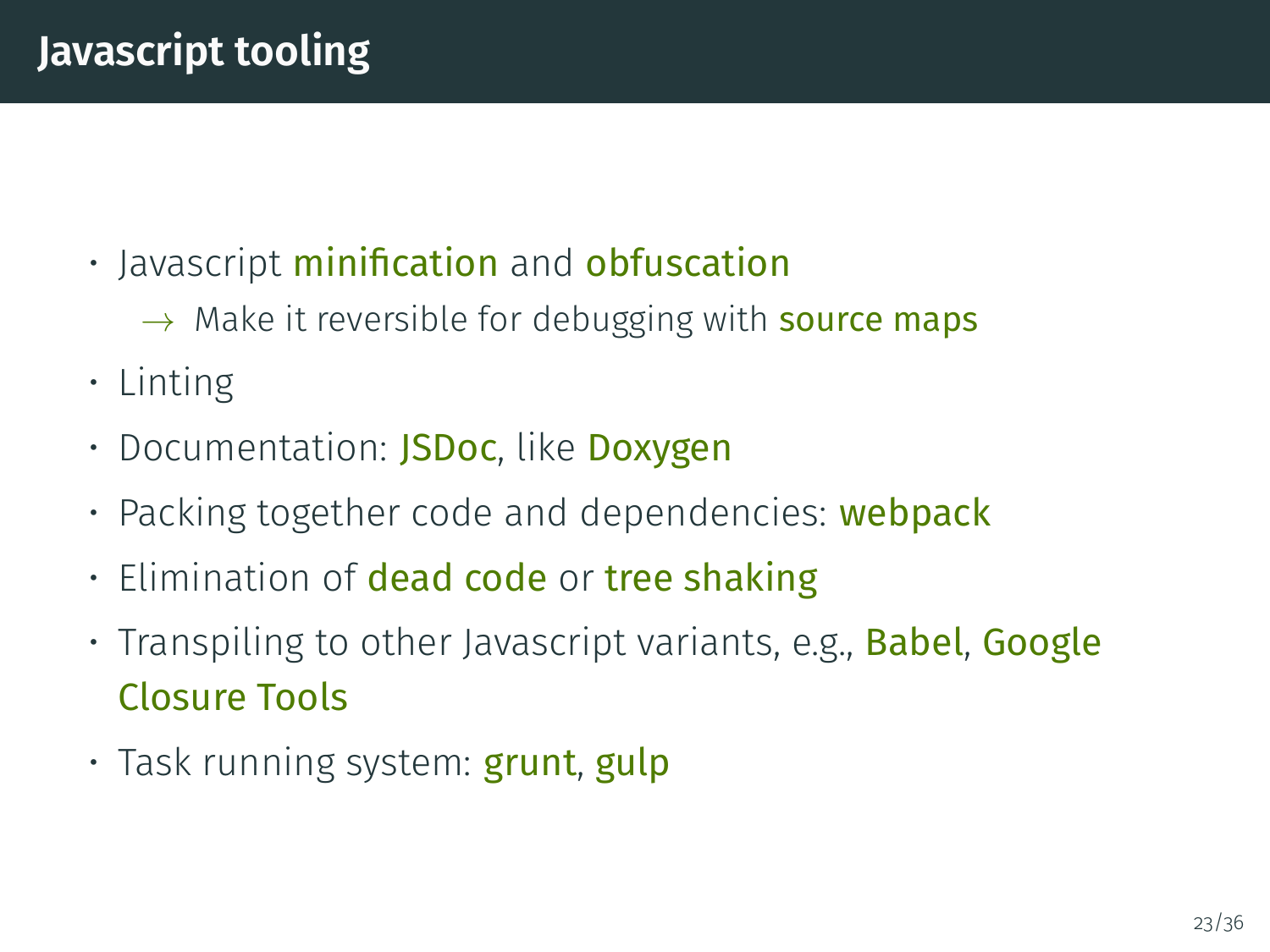Client technologies are easy to identify (up to JS minication and obfuscation), but server technologies are harder to spot

- whois: database which (often) has information about the owner of a domain name
- Geolocation of servers based on their IPs
- traceroute to know the **network path** to a host
- $\cdot$  Scanning tools ( $nmap$ ) to find machines and fingerprint their OS
- Server header (may be missing or wrong)
- $\cdot$  Format for cookies, session identifiers...
- Paths and **extensions**: .php, .asp, ...
- Comments in HTML code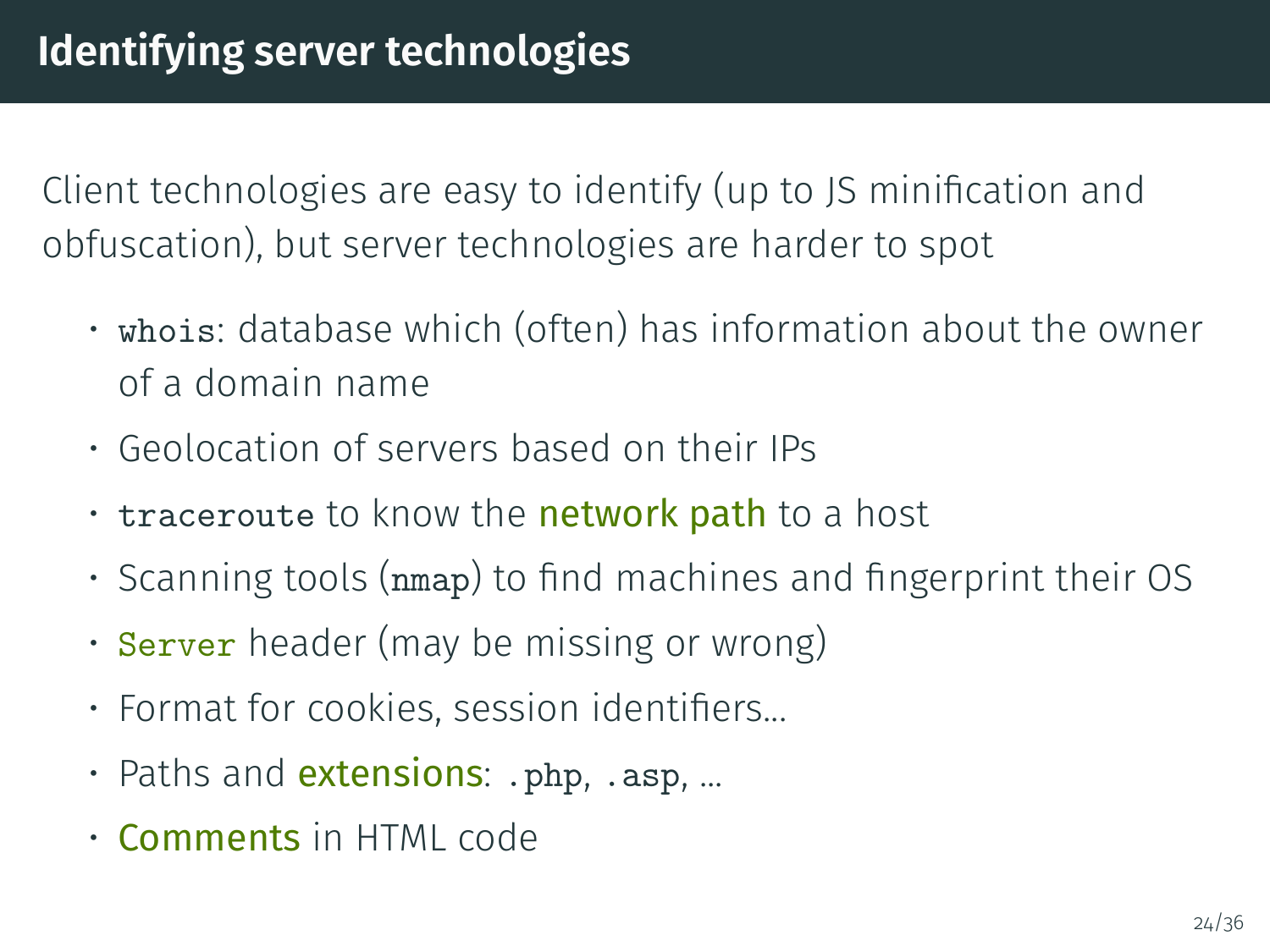<span id="page-24-0"></span>[Web servers](#page-1-0)

[Server-side languages](#page-8-0)

[Frameworks](#page-14-0)

[Practical aspects](#page-24-0)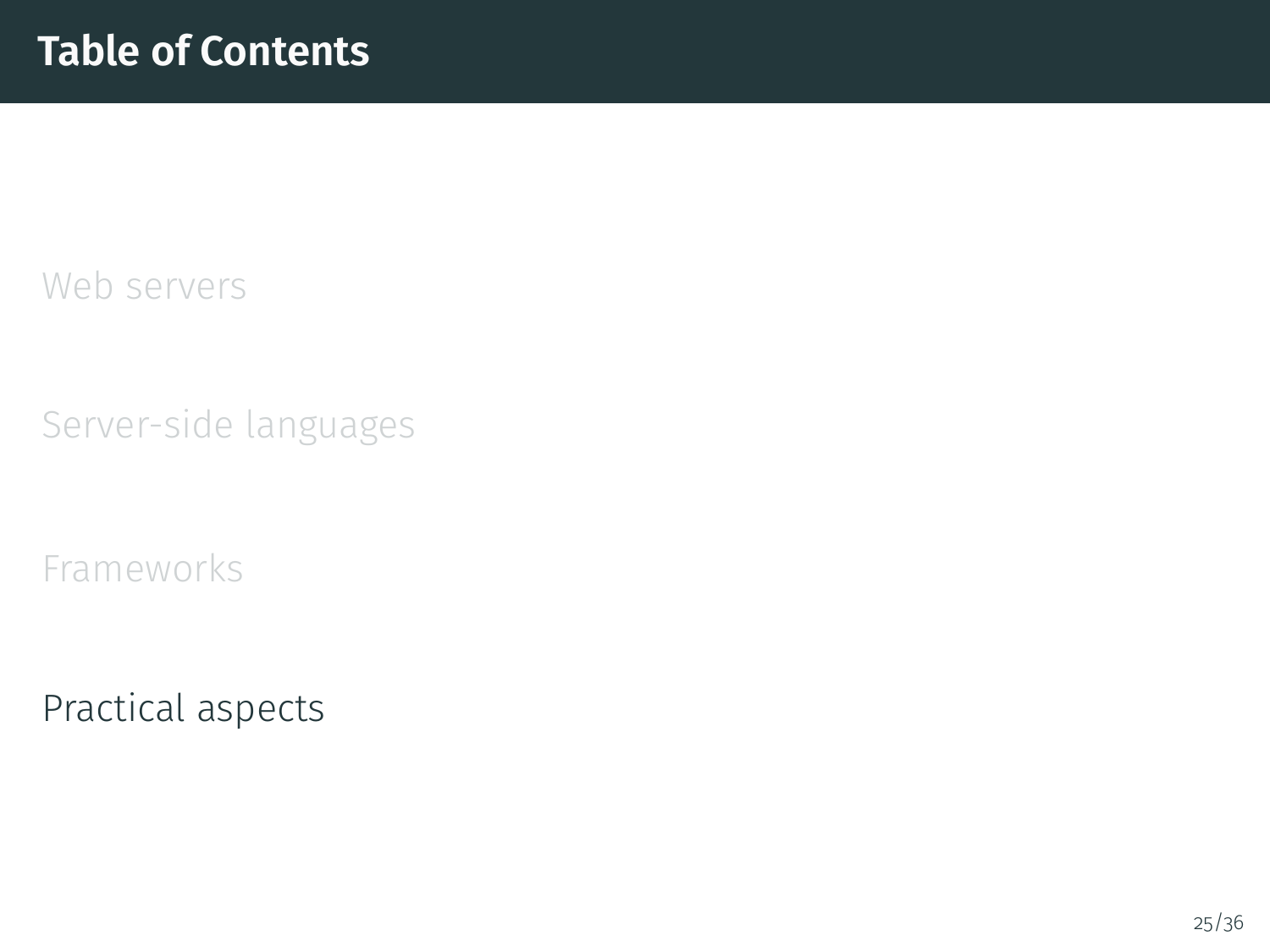- You can use a **hosted solution**, e.g., Wordpress, Weebly (simplest)
- ISPs often propose hosting with **limited space**, sometimes PHP/MySQL
- You can rent a VPS or dedicated server to run your own (a few EUR/month)
- $\cdot$  You can host a website in your home behind an optic fiber connection with a fixed IP address
- $\cdot$  You can host a web application on the cloud (serverless computing)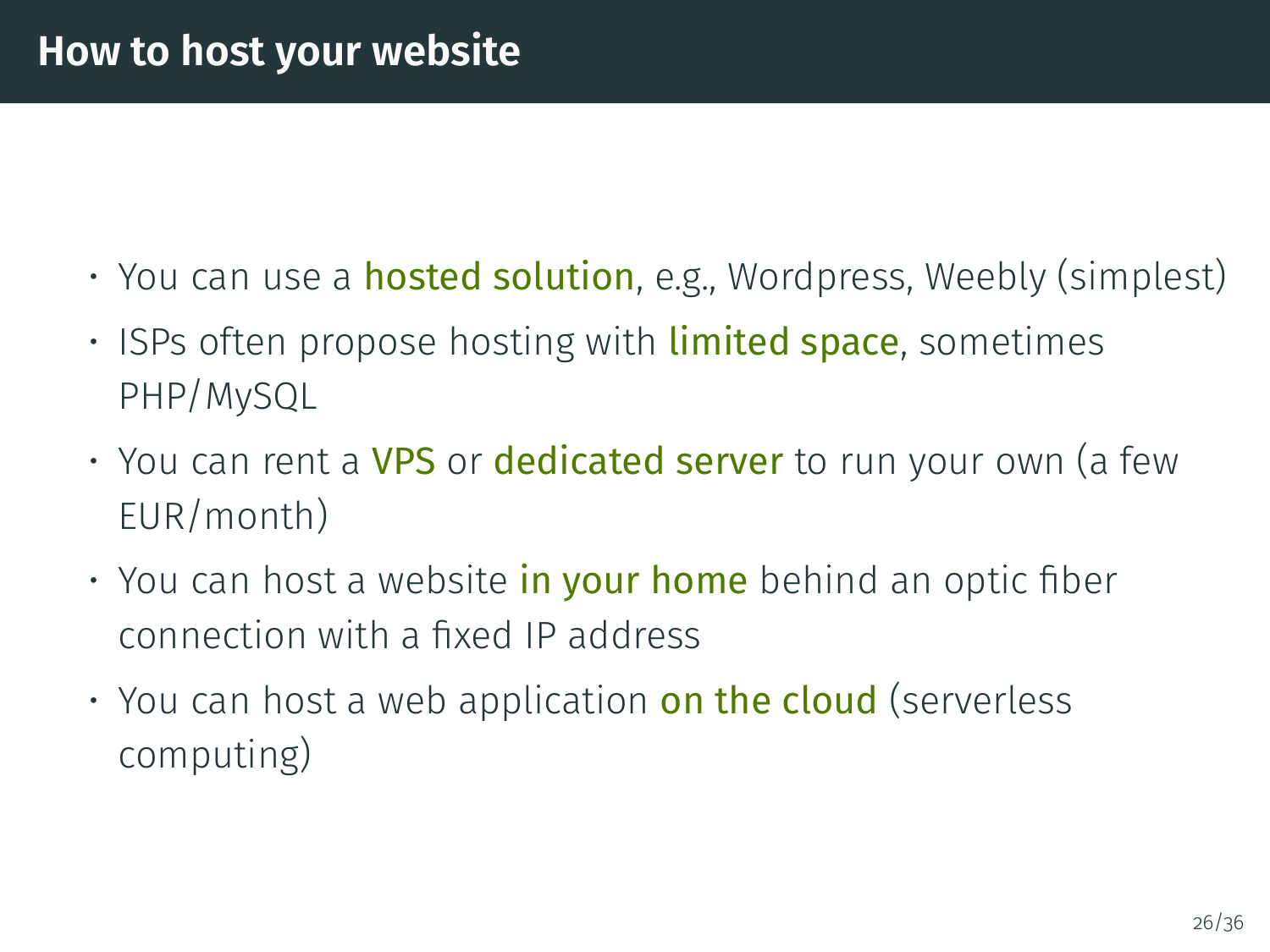- **Server**: machine which is always on and answers Web queries
- **Datacenter**: building containing servers with a good Internet connection, reliable electricity, air conditioning, physical security
- VPS: Virtual Private Server: a virtual machine that pretends to be a true machine
- $\cdot$  Cloud: easy way to rent machines at a large scale
	- $\rightarrow$  Can adapt the number of rented machines depending on load
- **CDN:** Content delivery network, acts as a proxy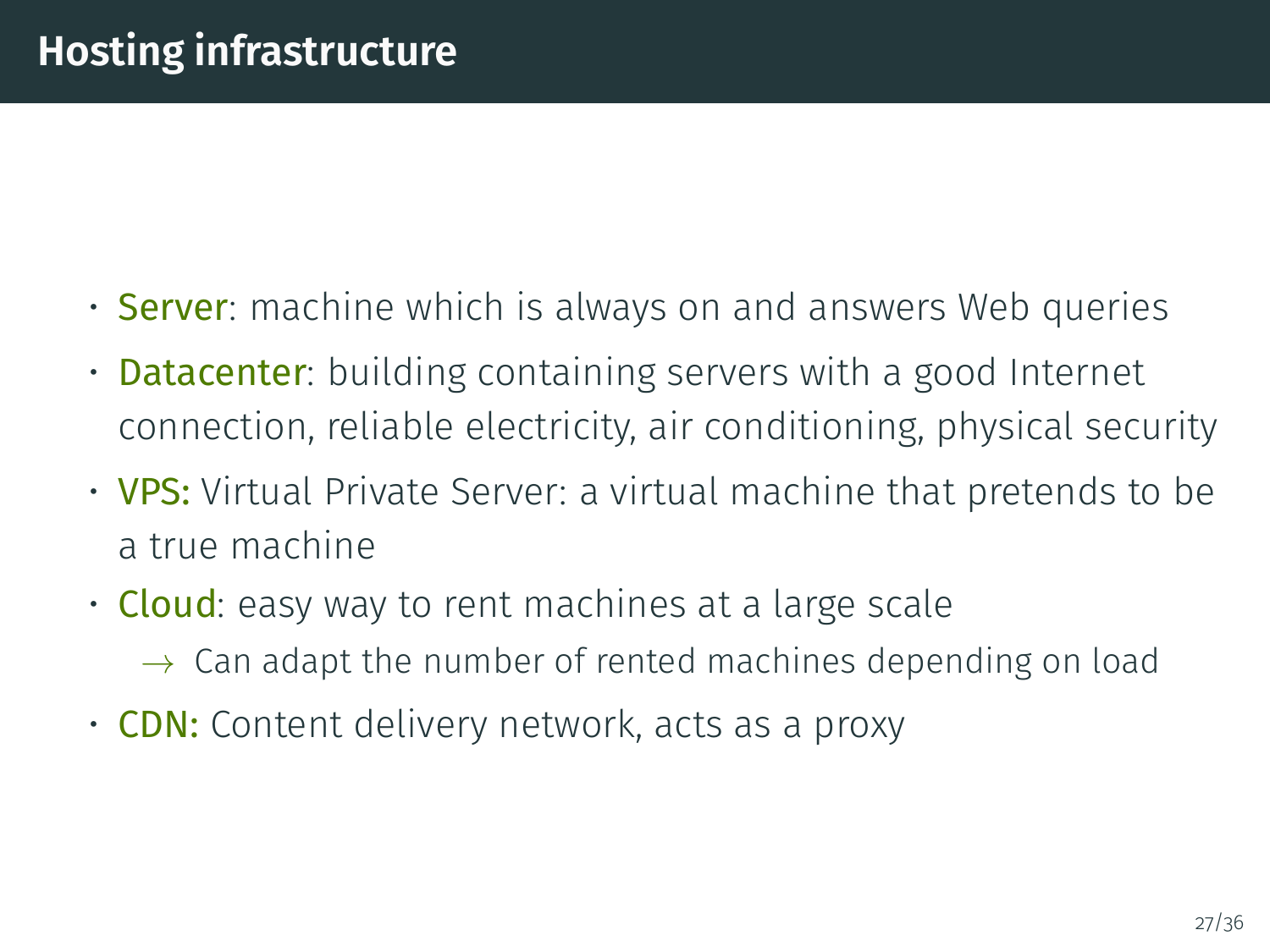- $\cdot$  Rent a **domain name** (around 15 EUR/year)
- Have a **server** (your own machine, or a VPS or dedicated server)
- Configure **SSH** to connect to the machine and set it up
- Install a Web server, your framework, your CMS, etc.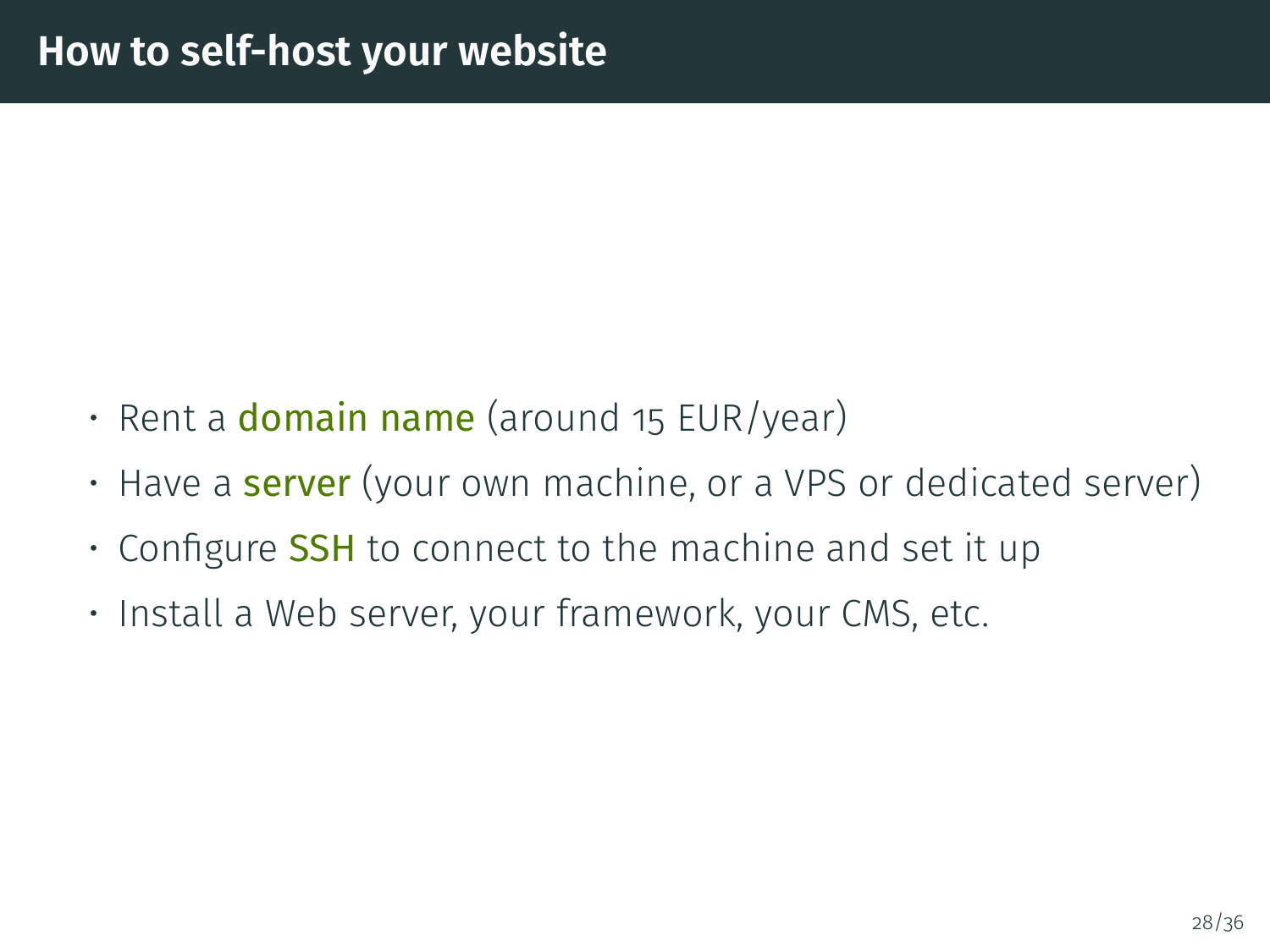- $\cdot$  wikipedia.org, 5th most visited Website in 2018.<sup>2</sup>
- Not-for-profit charity, around 300 employees in 2018
- 81.9 million USD in revenue in 2016 (mostly donations)
- Technical costs in 2016: a few **million** USD
- About **one thousand** servers in total (2013)

<sup>2</sup> <http://www.alexa.com/topsites>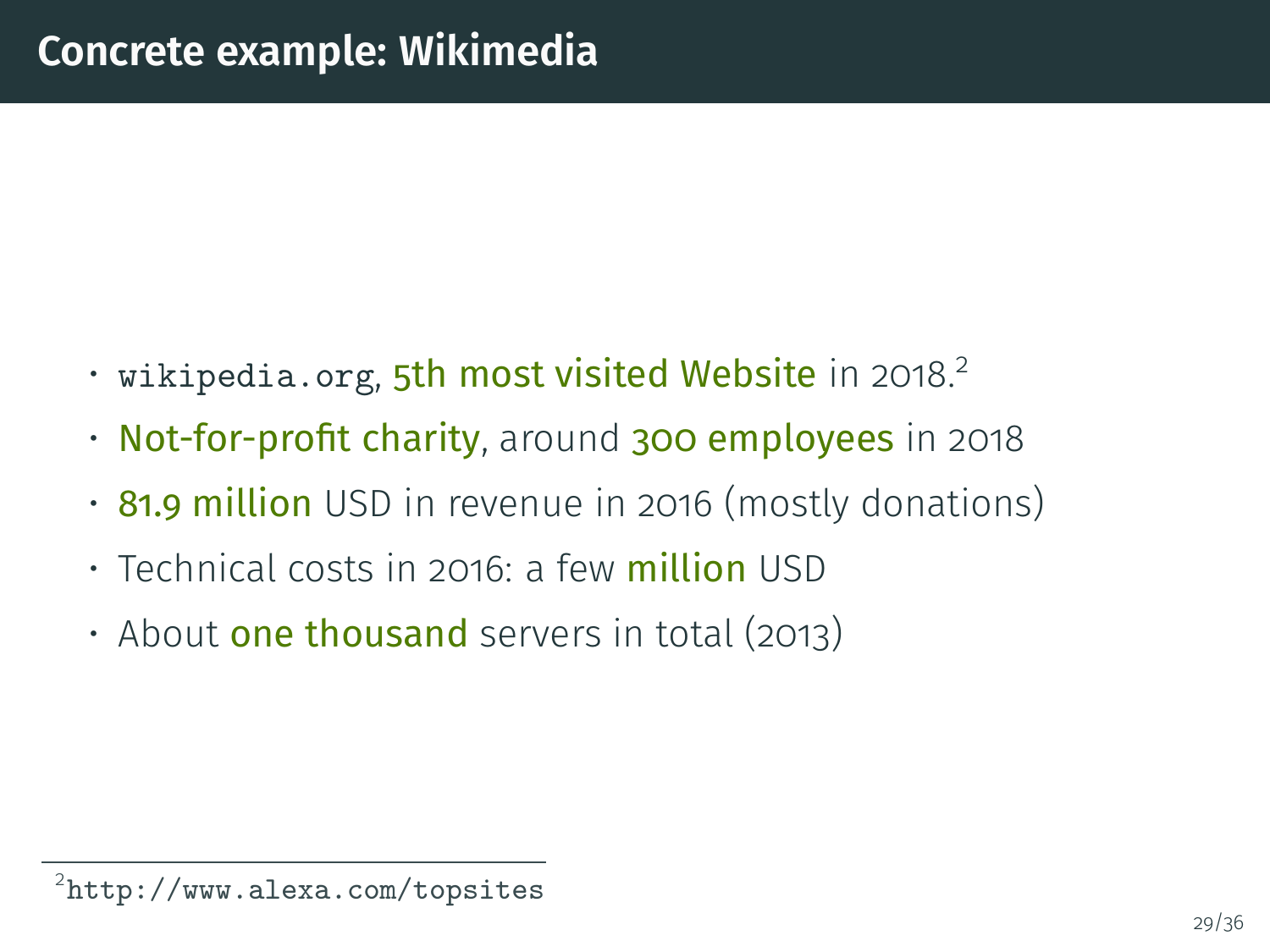- $\cdot$  137 115 active users on <en.wikipedia.org><sup>3</sup>
- Around **1000** edits per minute in total<sup>4</sup>
- $\cdot$  16 billion page views per month on all projects<sup>5</sup>
- Around **7000** per second on average with peaks at 50 000 $^6$
- $\cdot$  825 million unique devices per month on the English Wikipedia<sup>7</sup>

```
5
https://stats.wikimedia.org/v2/
```

```
6
 https:
```

```
//arstechnica.com/information-technology/2008/10/wikipedia-adopts-ubuntu-for-its-server-infrastructure/
 7
https://stats.wikimedia.org/v2/
```
<sup>3</sup> [https://en.wikipedia.org/wiki/Wikipedia:Wikipedians#Number\\_of\\_editors](https://en.wikipedia.org/wiki/Wikipedia:Wikipedians#Number_of_editors)

<sup>4</sup> <https://grafana.wikimedia.org/dashboard/>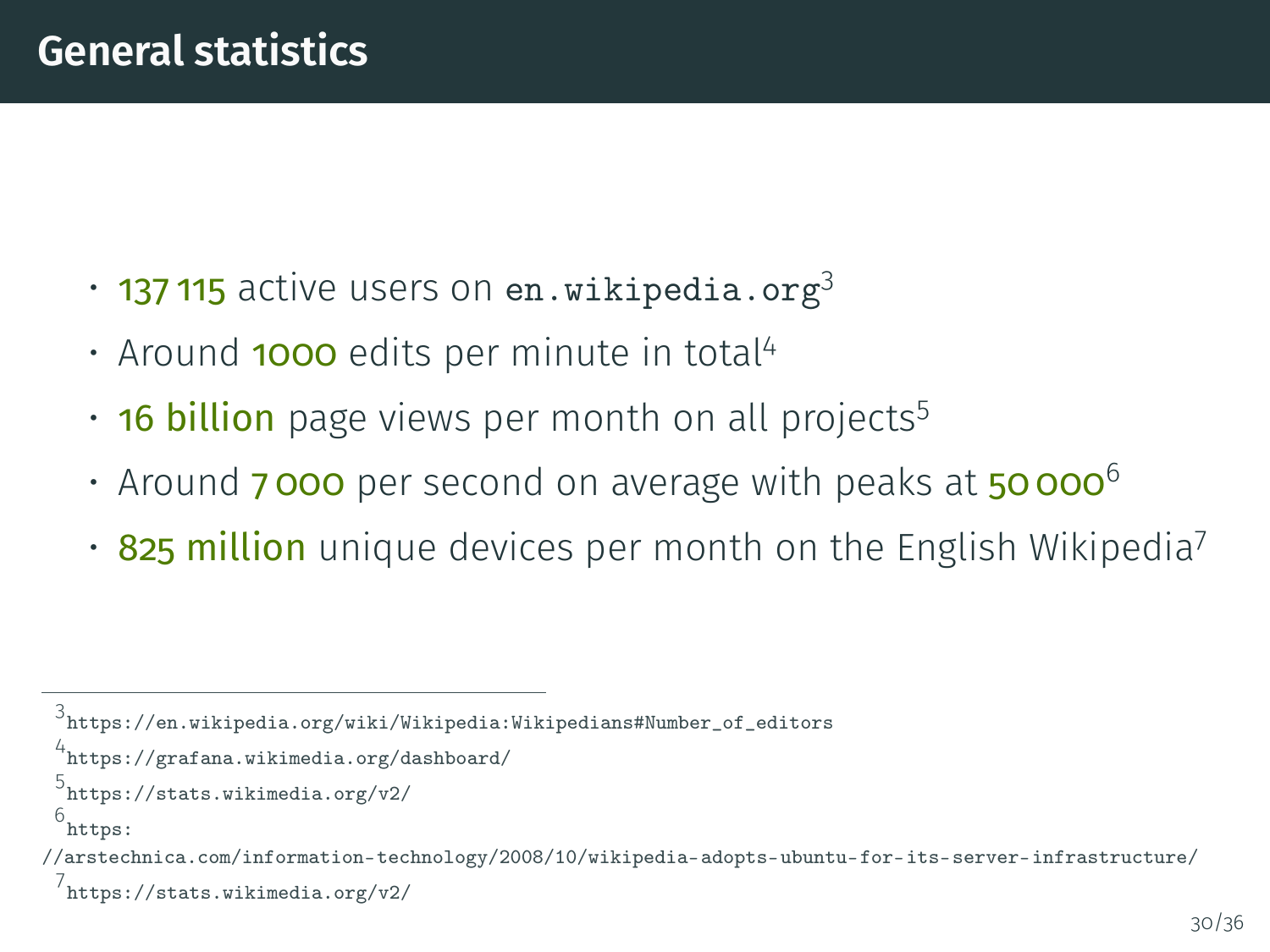#### **General infrastructure**

#### • Datacenters:

- $\rightarrow$  Main site: **Ashburn**, Virginia (Equinix)
- $\rightarrow$  For Europe (network and cache), **Amsterdam** (EvoSwitch, Kennisnet)
- $\rightarrow$  Cache: San Francisco (United Layer), Singapore (Equinix)
- $\rightarrow$  Other sites: Dallas, Chicago
- $\rightarrow$  Backup datacenter: Carrollton, Texas (CyrusOne)
- $\cdot$  Dell servers running Ubuntu<sup>8</sup> and Debian
- $\cdot$  puppet to manage the server configuration
- Monitoring software: Icinga, Grafana
	- $\rightarrow$  <grafana.wikimedia.org>
	- $\rightarrow$  <status.wikimedia.org>

 $8$ [https://insights.ubuntu.com/2010/10/04/](https://insights.ubuntu.com/2010/10/04/wikimedia-chooses-ubuntu-for-all-of-its-servers/) [wikimedia-chooses-ubuntu-for-all-of-its-servers/](https://insights.ubuntu.com/2010/10/04/wikimedia-chooses-ubuntu-for-all-of-its-servers/)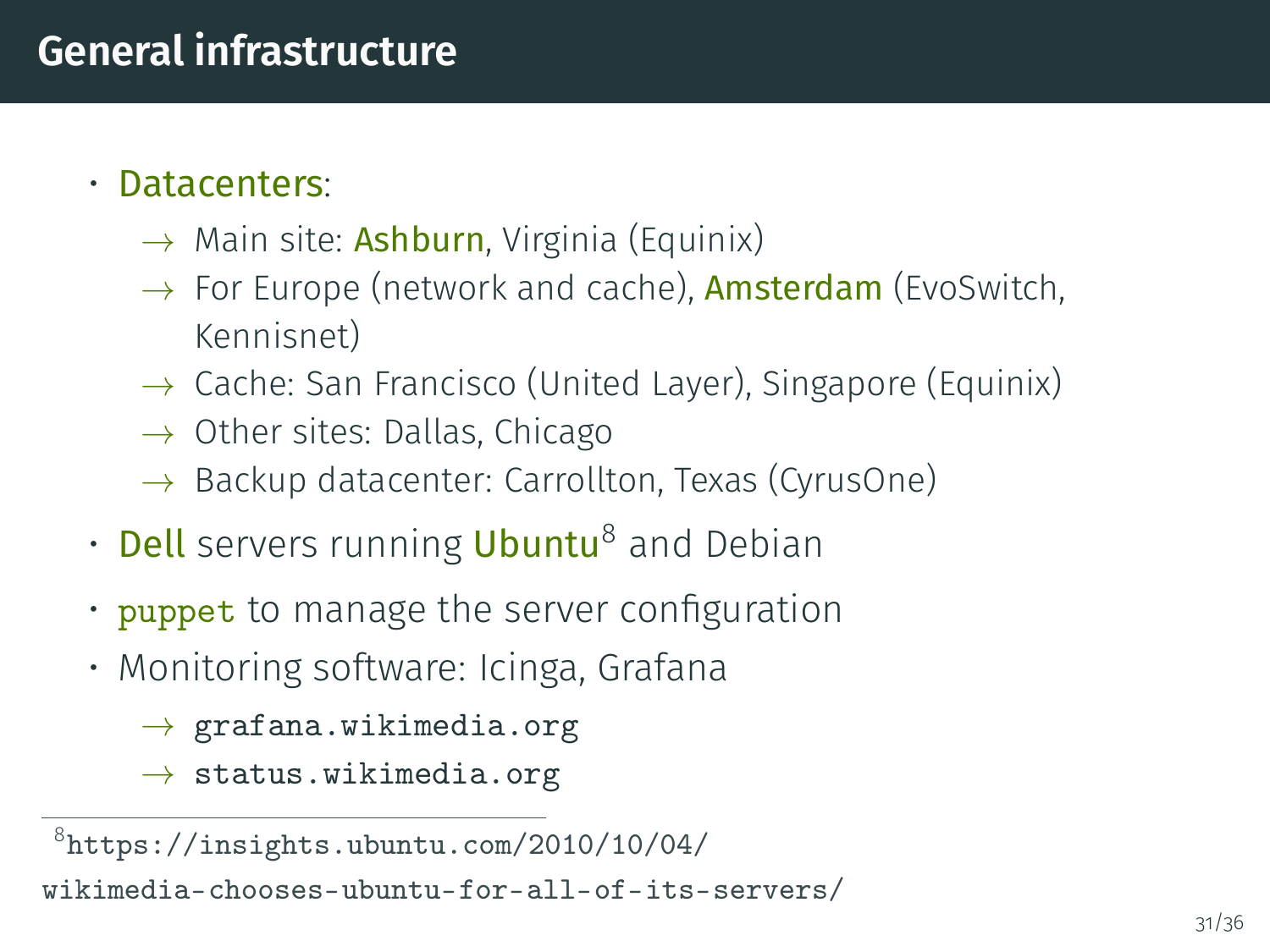- Wiki management software: MediaWiki, in PHP
- **Apache** server, using HHVM<sup>9</sup>
	- $\rightarrow$  192 machines (in Ashburn)
- Database: MariaDB
	- $\rightarrow$  54 database machines
	- $\rightarrow$  10 storage machines with 12 hard drives of 2 TB in RAID10
- Distributed file system: **Ceph** (previously **Swift**)
	- $\rightarrow$  12 servers
- Asynchronous task servers (NoSQL database Redis)
	- $\rightarrow$  16 servers

<sup>9</sup>https://blog.wikimedia.org/2014/12/29/how-we-made-editing-wikipedia-twice-asfast/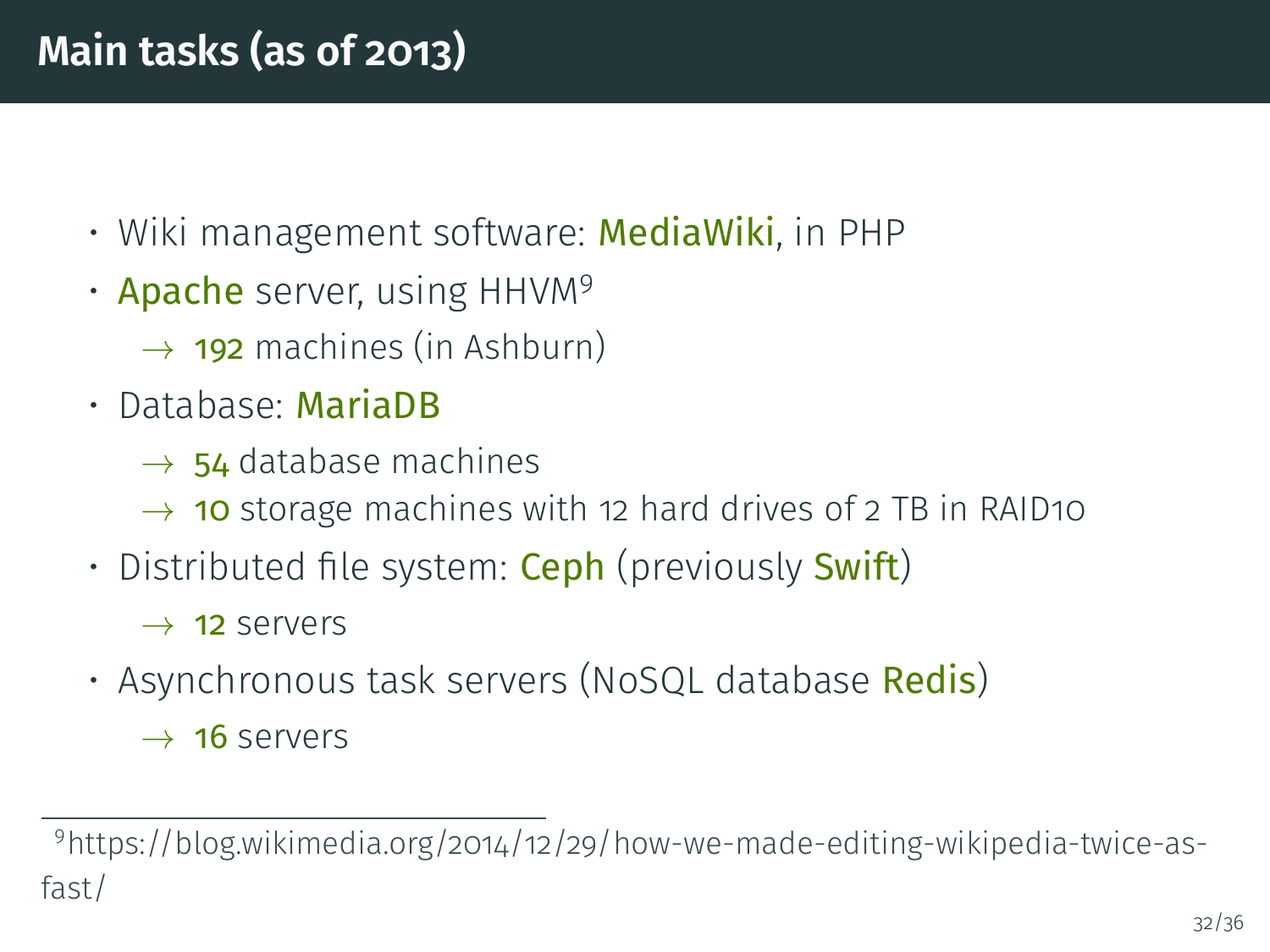### • Squid: 40 machines

- $\rightarrow$  8 machines for multimedia
- $\rightarrow$  32 machines for text
- Varnish
	- $\rightarrow$  8 machines
- Cache invalidation with MediaWiki
- Memcached between MediaWiki and the database
	- $\rightarrow$  16 machines
- $\rightarrow$  90% of traffic only uses the cache and not Apache.<sup>10</sup>

 $10$ [https://blog.wikimedia.org/2013/01/19/](https://blog.wikimedia.org/2013/01/19/wikimedia-sites-move-to-primary-data-center-in-ashburn-virginia/)

[wikimedia-sites-move-to-primary-data-center-in-ashburn-virginia/](https://blog.wikimedia.org/2013/01/19/wikimedia-sites-move-to-primary-data-center-in-ashburn-virginia/)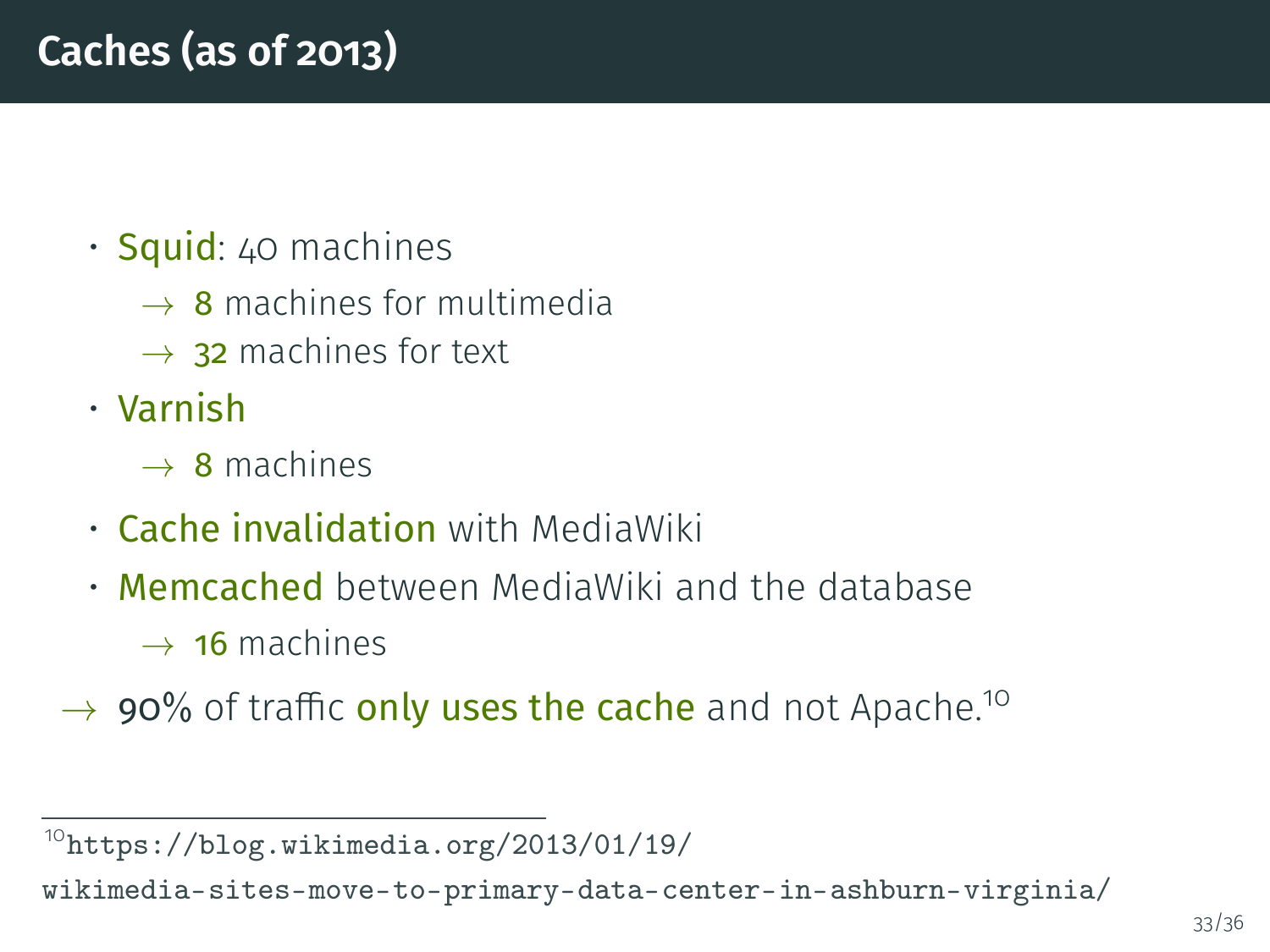### **Other services (as of 2013)**

- SSL termination proxies with  $\frac{1}{2}$  nginx:
	- $\rightarrow$  9 machines
- Load balancing with LVS (Linux Virtual Server):
	- $\rightarrow$  6 machines
- Indexation for the search function:

**Lucene** 25 machines **Solr** 3 machines

 $\cdot$  Media file resizing:

**Images** 8 machines **Videos** 2 machines

- Statistics: 27 machines
- $\cdot$  Online payment processing: 4 machines
- DNS servers, snapshots, various services, etc.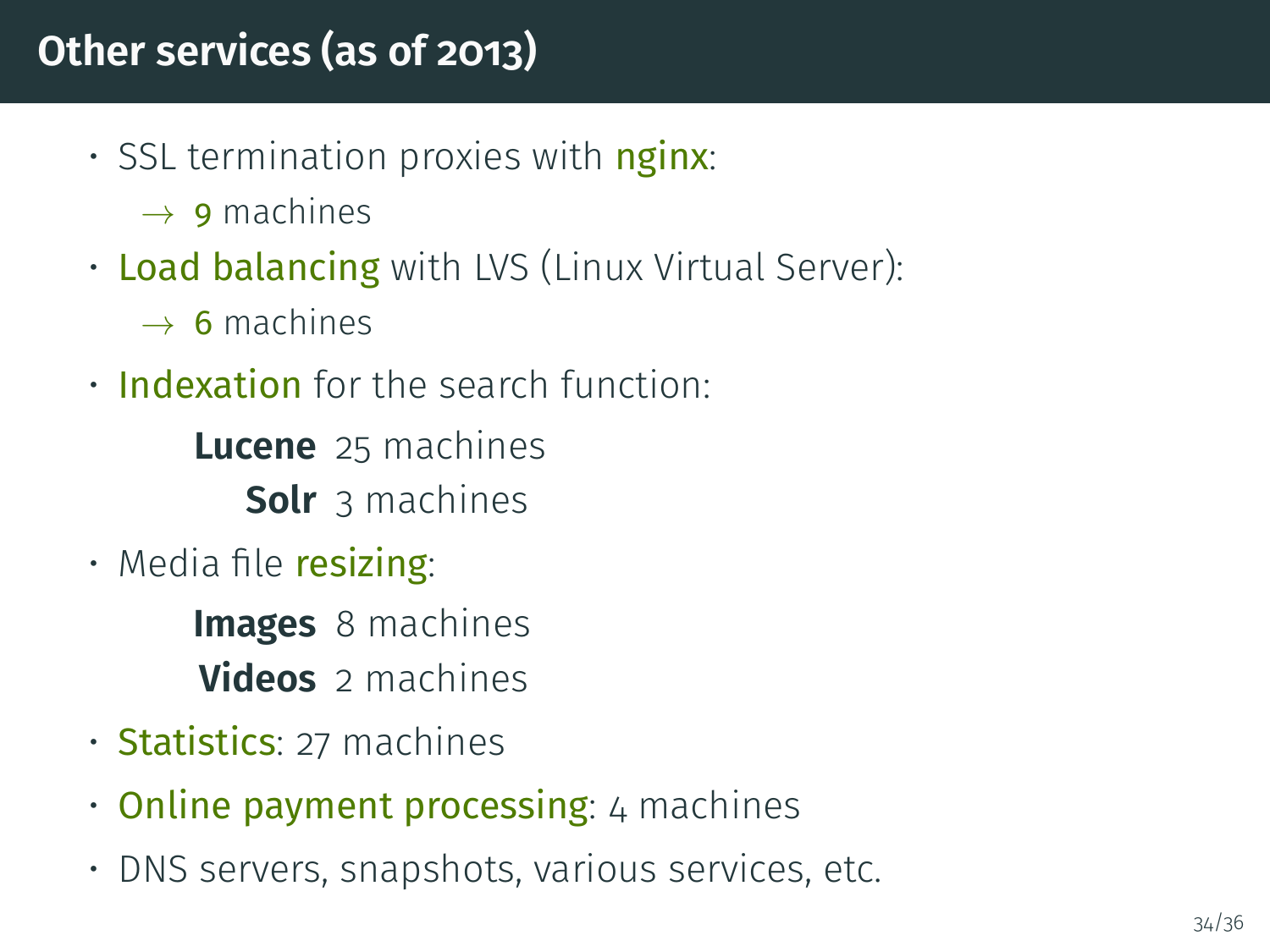#### **Example of a rack (2015)**